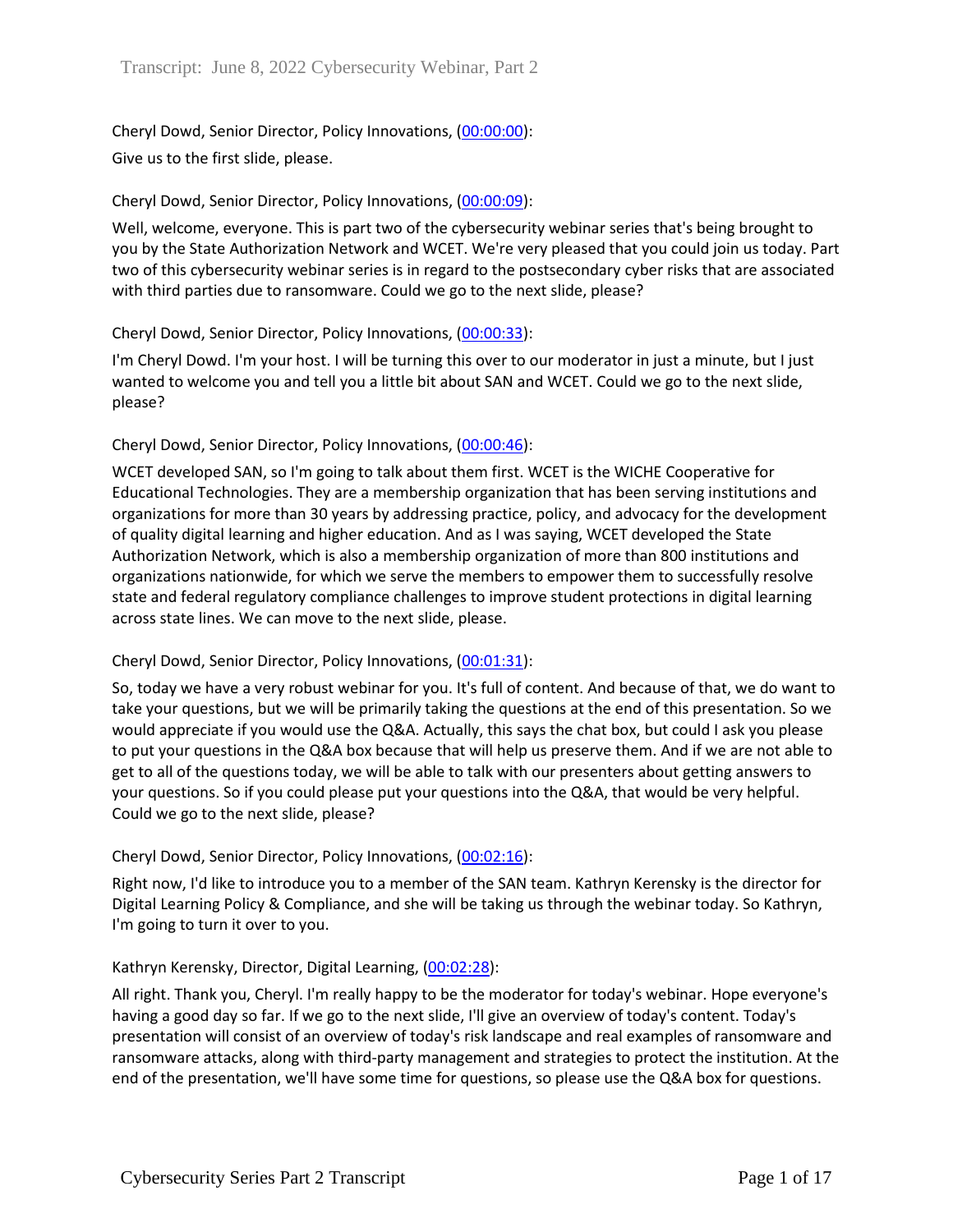## Kathryn Kerensky, Director, Digital Learning, [\(00:02:59\)](https://www.rev.com/transcript-editor/Edit?token=m85F-Pr53I8Sw46wr11VanCPESZ3mQzFJOjRJLNkOAUwdS5cc6fQrglxIN_h1otgWqAnVpdjKSjPVWPfBm-tk9SEwnw&loadFrom=DocumentDeeplink&ts=179.25):

On the next slide, if you go to the next slide, please, I'd like to introduce our presenters. We're very happy to have David Sonheim and Tanya Taplin. Dave currently serves as the chief of Cybersecurity at the Cybersecurity and Infrastructure Security Agency, or CISA Region 8. Tanya is also with CISA Region 8 and is the state cybersecurity coordinator for North Dakota. We're so happy to have them both with us today. And with that, if we can move to the next slide, I'll pass it over to Dave and Tanya to begin their presentation. Thank you both.

### David Sonheim, Chief of Cybersecurity [\(00:03:30\)](https://www.rev.com/transcript-editor/Edit?token=chL36bysJmrs9SH5Fj2O9UywBZqZMiIa-0TP5TB5eHUzWZ5VVBwB8r0P1kqZVNkRgtjQEdN3c0JrxWNdC5XyrbMSpRA&loadFrom=DocumentDeeplink&ts=210.51):

Okay, Kathryn, thank you so much. Yes, Tanya and I are here to try to cover some content for you. Again, it's really all about trying to share information, gain awareness as we cover the material. So, happy to hit any questions you have. Go ahead and put those in the question and answer, as Cheryl stated, and then we can kind of get right into it. Kathryn, just so you're aware, I'm not currently seeing the slides, but I believe you that the slides are up and going. So I think we can move to slide number two.

### David Sonheim, Chief of Cybersecurity [\(00:04:03\)](https://www.rev.com/transcript-editor/Edit?token=s1Fib10OAGvw2fTKW2yG6zu1dqkv5WKoSwvKtpiaWdbHmuAl0grmY3JR3qBdZrYp2IVbJ1kyfYbdqsNhqzq0BKnGQts&loadFrom=DocumentDeeplink&ts=243.94):

And I assume we're on slide two. Okay. So as introduced, if you didn't attend the webinar number one, we are with the Department of Homeland Security. We are with a separate agency from the Department of Homeland Security called the Cybersecurity and Infrastructure Security Agency. You may not heard of it. Think about it as its own separate agency that kind of has three areas of strategic goals. The first one is the lead agencies for the defense of federal civilian, .gov, environment and networks. So think of those executive federal agencies, kind of a compliance mission as well as a securing them. And it's really more than just cyber, it's really both physical and cybersecurity. But the idea is to be that central organization, central agency, to take care of the federal executive agencies.

### David Sonheim, Chief of Cybersecurity [\(00:05:03\)](https://www.rev.com/transcript-editor/Edit?token=L5zrOuy9g-BVFYWhzhUDWSO3RqcbQK7ZMdanoqW58x5vP_GJn8543-iD1eRHilOuj7qc1jK2fIa5LZZsPoDCbaeMboI&loadFrom=DocumentDeeplink&ts=303.46):

The second part, the mission kind of expands and goes a little further than that. To some areas, we talk about national critical functions. So, those functions that help us, United States, conduct and perform everything that you think from a lifeline. So that could be healthcare, that can be water sector, that can be state and local government. And really, the idea is to do the outreach and the preparedness efforts for both a cyber and a physical threat. The next piece is to really do an outreach campaign, which is part of what we're doing here, at no cost. That includes assessments, that includes webinars, any promotional piece that is part of that preparedness. And that's really both on the physical and cybersecurity, connecting folks with the resources, tools, assessments, et cetera, to try to help bolster their preparedness. We can move to the next slide.

### David Sonheim, Chief of Cybersecurity [\(00:05:55\)](https://www.rev.com/transcript-editor/Edit?token=mD8xFCrAyBE2LxRqO95xH4w0gAMLQS4e1tm9Jgb3P2A1C0Om5gO9oZ9J9t4Diyg4vhqhB6f7Iaa7UXlExa3dT9WFom4&loadFrom=DocumentDeeplink&ts=355.28):

Okay. So for today, obviously, Tanya and I are going to break it up. I'm going to do the first part and hit some of the fundamental pieces, what we've seen in the past, both from a third-party risk perspective as well as the ransomware or cyber threat activity. We know that both the learning management system vendors as well as the online program management companies, that I know all of you work with and interact with every day, and I know that all of you heavily depend on those to deliver the digital learning by leveraging that technology and platforms as higher educational professionals. And so we're going to try to make it very specific in that realm for you to try to connect it with everything you work on every day. We know that higher education in general, from previous incidents, whether that be a ransomware attack, a data breach, null service, unfortunately aims at higher education.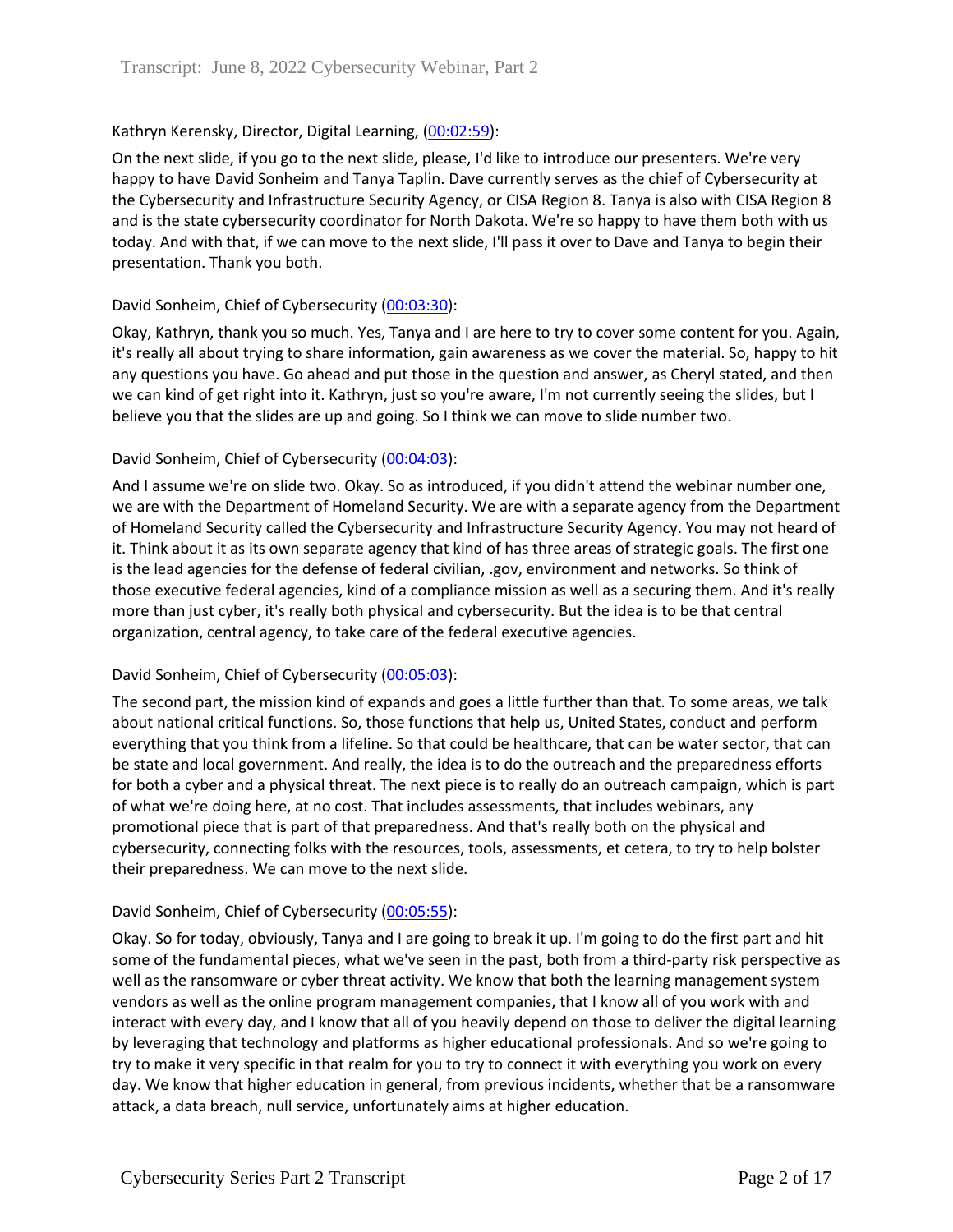# David Sonheim, Chief of Cybersecurity [\(00:06:52\)](https://www.rev.com/transcript-editor/Edit?token=TGZCHwA3u6jR-RCoWAtanbdzzi9OfyTyj8wg_UQJ5Tvxt_CRWwsZVM43AiQjL1LfIq-3SGIEDs-St3EDlcwLQNzsDBg&loadFrom=DocumentDeeplink&ts=412.14):

We know that the community in general is a very trusting community. We know that we like to promote the sharing of knowledge and information sharing. Unfortunately, that kind of contradicts what cyber adversaries like to go after. And so that's unfortunate, but they definitely see the higher education sector as kind of a soft target. They know that they're probably not as much rigor. We know that it's more of an open environment. So that's part of the reason, and Tanya will hit it later in her slides, of why unfortunately higher education becomes kind of a target. Now we can move to slide four.

### David Sonheim, Chief of Cybersecurity [\(00:07:27\)](https://www.rev.com/transcript-editor/Edit?token=ZqbfkjdRE4ii02Fcqee9TZwF1_jxwX-_GGTyOBVBchMw7HUqHryEEsbawpn3wEs6orXK1pTZVv9Lbg_G2mFvxbl3pg0&loadFrom=DocumentDeeplink&ts=447.1):

So we talked about this term a lot. Over the last two to three years, we have definitely seen this risk of ransomware absolutely exploited. We know that cyber threat adversary, once it gets presence, it knows that if it can lock up the organization's data or infrastructure or systems, unfortunately that gives them a leverage point to try to extract some type of a payment or some type of ransom. We know a lot of those unfortunately go unreported. Although we've got some data around it, we know there's also a large or higher volume that unfortunately are not being reported, meaning the statistics are much higher.

### David Sonheim, Chief of Cybersecurity [\(00:08:11\)](https://www.rev.com/transcript-editor/Edit?token=Due_widRAE5UtgWkfIEM6eF06EXHyVBLstX60UV2sdwz98LsXMYcP8AJG-QNnws08p2_NJ1y4o0NugKConU7Ca3tYw0&loadFrom=DocumentDeeplink&ts=491.77):

We know that these types of effects or these type of attacks are extremely disruptive to your environments. We know they have a significant impact. That's really why we're trying to foot stomp this entire issue or concern connected also to the learning management programs that you support every day, which kind of starts us to get into the third-party risk piece. And we know that, unfortunately, a lot of those vendors, we can't directly influence them. But the idea there is to give you some key examples of what we see in the past, where even though the university had good procedures in place, unfortunately some of those third parties create an undue risk, which resulted the event.

### David Sonheim, Chief of Cybersecurity [\(00:08:56\)](https://www.rev.com/transcript-editor/Edit?token=bDX3L-RxW3V4_yTDDNcVGwibhdoDqFNKiDyvPkC_LlTVOXHt-8qO0Kqj0Noi8GtkDq-d1cTiX9HX95B2TgGHu2oxZA0&loadFrom=DocumentDeeplink&ts=536.09):

So, that's really what we want to do today, is to try to share information around that. We know that we kind of call that, or the family of that is what we kind of call supply chains. And that can either be a direct software supply chain, or that can be a vendor or a distributor or someone along that line that is providing a critical service, or maybe you only get it from one vendor, and if that vendor's not available, then you can't get the service. And so that's what we're trying to hit today. And we can move to slide five.

### David Sonheim, Chief of Cybersecurity [\(00:09:29\)](https://www.rev.com/transcript-editor/Edit?token=rXW-olgnIxsD_bPQwHdXIsQ6uxghzHjGK6Yq9GulSFWTslE52kGYRmrvBzAJWL3rNQVaVOL3mKZMf5GZpl7v3u5DHPg&loadFrom=DocumentDeeplink&ts=569.86):

So I kind of promise just some statistics here. I don't know the statistics themselves are the driving factor, other than to tell us that we know it is on the rise. And we know that the amount of money that is demanded in the ransom is not typically what's paid in the ransom, meaning that there's actually folks whose job and role in the world is to negotiate with these threat actors to try to come to that dollar amount. I think that the takeaway here is, unfortunately, from a risk perspective, and we talk about the folks in risk management, we don't want their perception to be... Well, we can just pay the ransom. We have seen through various cyber incidents that a strategy of thinking that we'll just have more cyber insurance and pay the money, that has not worked out very well.

David Sonheim, Chief of Cybersecurity [\(00:10:22\)](https://www.rev.com/transcript-editor/Edit?token=eCneOwdM9HXr0I3UChZMSWGXDCE1PMMbOPHN1bY722mTmQA7ZCfifmHnpQN5QVRwe5ckBblPyITOhwRdLC8TGD87v7U&loadFrom=DocumentDeeplink&ts=622.68):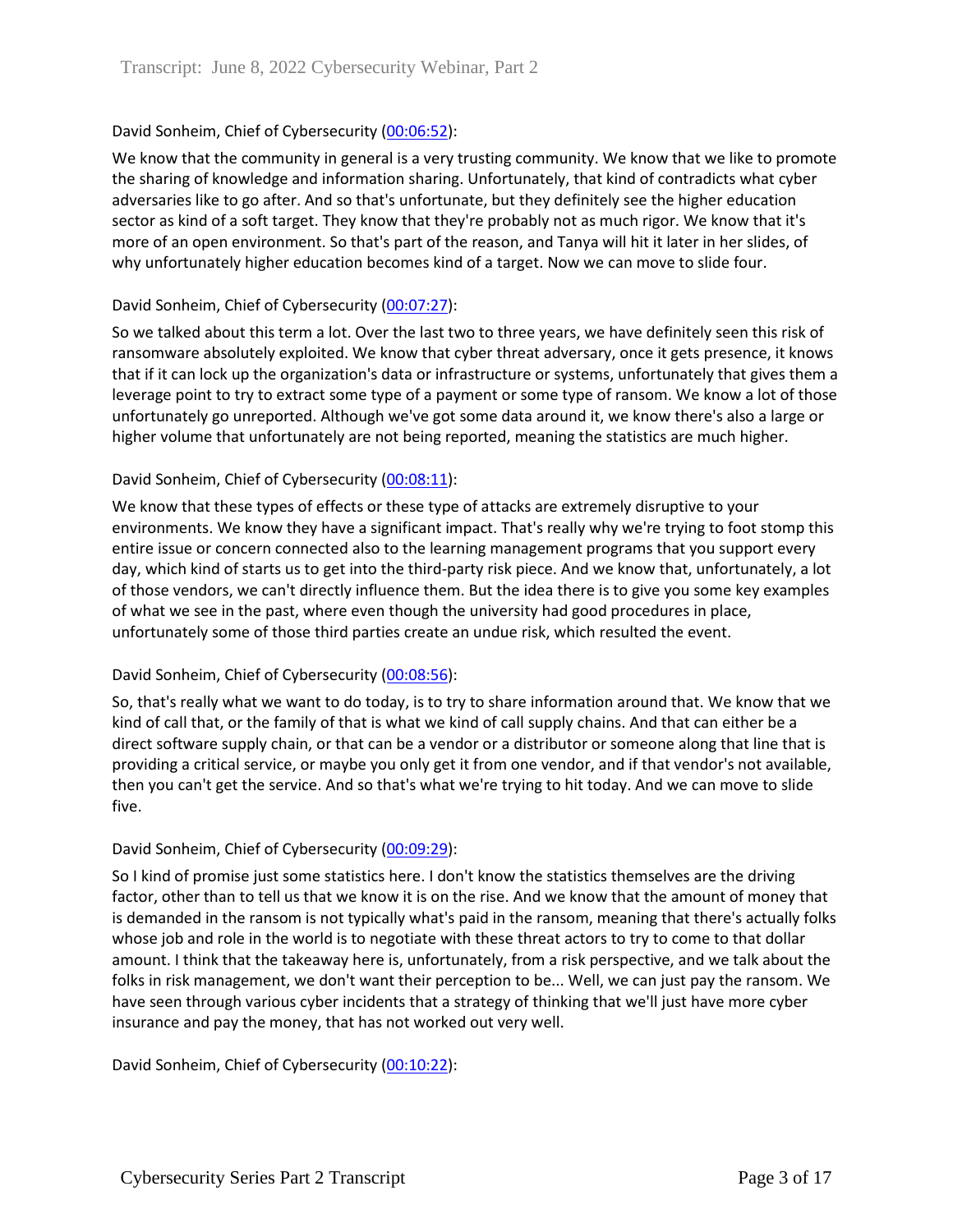A majority of time, you do not get all of your data back. The data that you do get back still could have problems. The de-encryption piece that they actually give you when you pay the ransom can take an enormous amount of time to de-encrypt. So, all we're trying to say here is, if we can spend time in some other areas on the preparedness side, we really try to avoid the issue all together. We know that at some point in time, more than likely there will be a breach, but the more work we do to create redundancy, we don't all of a sudden put ourself in a position where we are forced then to do nothing but to pay the ransom. And that's really, at the end of the day, what we're trying to get after here.

# David Sonheim, Chief of Cybersecurity [\(00:11:01\)](https://www.rev.com/transcript-editor/Edit?token=CxVRrAA25mr3-Dhii8xK4JUKhnu6Qcgghw4ndzKhUlid-qpSiULcPPVz0KfbOQGdNeA9K43F-OsOWJSsVPrMAHxKOio&loadFrom=DocumentDeeplink&ts=661.25):

Higher education institutions, as we talked about, can be a little bit difficult to defend and protect. We know that the vast and robust amount of information technology that surrounds the entire work we do every day, paired with some of those third-party learning management systems and online program management solutions, just make it very difficult. How do I protect it all right? And so the risk landscape is enormous. There doesn't ever seem to be an edge that we can defend backwards from. It seems to be across it. And so that's what we're trying to help get the point across here, is that we've got to integrate those kind of protections or those kind of controls along all of it and try to hopefully put some obstacles in the cyber threat actor's way, meaning that if I can delay, if I can prevent them from moving down their kill chain by putting controls in place, by putting two-factor login in place, by putting other activities like that, then I am hopefully putting the cost too high in the threat actor and it'll move on to somebody else who's not doing those things.

# David Sonheim, Chief of Cybersecurity [\(00:12:09\)](https://www.rev.com/transcript-editor/Edit?token=gDpbn_hfK7eVJeHBKYUQvUHOjwuQsk1z0WmbQSVBpCdbfJ4NSLGtrecQPlWUXgpb73t5e0eSrcWWlUThfe4VT7rOR-Q&loadFrom=DocumentDeeplink&ts=729.79):

Unfortunately, we don't want to see somebody else get attacked, but at the end of the day, what we're trying to say is, as many of those kinds of controls just help you improve your overall resilience to these kinds of things. We also know that it's tough to get enough IT people or enough people that are focused in this area to try to help defend it. So we also know that that becomes a constraint and a difficulty as well. We can move to on slide six.

### David Sonheim, Chief of Cybersecurity [\(00:12:40\)](https://www.rev.com/transcript-editor/Edit?token=QclUVaRz4z5ItYm02PUKFVqVnCGdvk-XTcADaaI6eLAGPEeah_VbcUqasEqc8MTpJ4gSXNp4UpEJQ-zKp1tAFj0A4Oo&loadFrom=DocumentDeeplink&ts=760.15):

We did some analysis over 2021 where CISA did a special project with a group of higher education organizations and tried to look at what is the consistencies we see. Some of the terminology on the slides, let me see if I can help break that down for you. What happens is, whether it's Microsoft or another vendor, periodically, they will identify a vulnerability that needs to be created. And what we call these are known exploited vulnerabilities or KEVs. So these are exploits or vulnerabilities that are being seen in the wild. And the idea is, the more awareness that people have with these vulnerabilities, the better they can start to patch or remediate ahead of time. And so in this findings that we had, basically what they said is, out of 244 educational entities, we know that a preponderance of them had these known vulnerabilities still outstanding, meaning that there was a patch, but for whatever reason, it wasn't applied, leaving them in a upside out risk perspective. And so that's kind of what the data showed us there.

### David Sonheim, Chief of Cybersecurity [\(00:13:46\)](https://www.rev.com/transcript-editor/Edit?token=JOGUWy_xyyvfh9spX5behoC9TS4HJjOR34P1X_SUi0Sqv5v2wJi5Zc5LzT-BBEDfm4xXBG7Ythy0ZnOtBeJGuuYLaKc&loadFrom=DocumentDeeplink&ts=826.18):

We know that in this one, they had 33, but older operating systems. Right? The reason we moved the next generation operating systems is, we've already applied all the fixes and the patches and made it hardened. But unfortunately, when you leave those legacy systems up and operating, you're just giving yourself another attack service for the actors. Okay. And then I think the third one there is, we know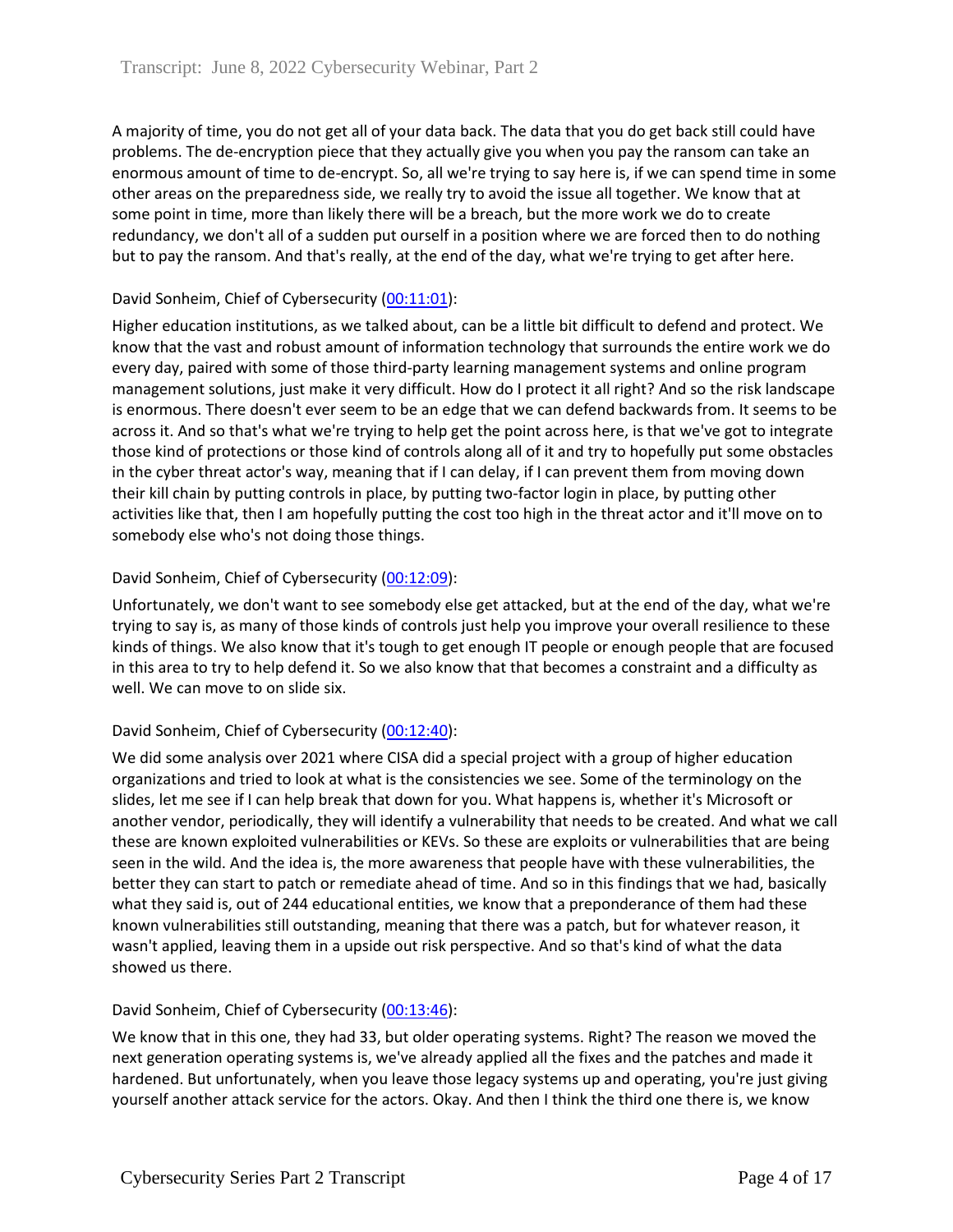that people have done some work to decrease their exposure to these vulnerabilities. And I think the statins in there, 16.7%.

#### David Sonheim, Chief of Cybersecurity [\(00:14:16\)](https://www.rev.com/transcript-editor/Edit?token=S2gpO_iQ06JJAlCiFsWI4vIpPFsOD7JSpH61RCD040vs05913JN_iyf9E85FYBgVptQWOE53jyGoLbez5ELgP1rjk1M&loadFrom=DocumentDeeplink&ts=856.59):

So the idea is gain awareness of vulnerabilities instead of being reactive to and develop a proactive approach and try to patch and remediate as quickly as you can. Those legacy systems or the pieces that kind of fall within the cracks there put some other controls in place. Because you know if you leave those vulnerabilities there, unfortunately the threat actors, you're just making it a little too easy. Think about it as an easily unlock door that absolutely should have been locked.

#### David Sonheim, Chief of Cybersecurity [\(00:14:41\)](https://www.rev.com/transcript-editor/Edit?token=cF1hUvTYBAu_Sp_AVVEfbE3XyQDpdNvaDjQv59idJrM9Pvq3Oj62vKNQRdfnMCJS2UnKQ5bjocQwBnjPxHVhRxlKSlc&loadFrom=DocumentDeeplink&ts=881.94):

And we know that there's also some risky services in there, so the last bullet there is really talking about some of those services that we use to maybe do remote work, maybe have folks come in that are part of maybe our science or engineering department or our research department. We're not forcing them into the same amount of controls that we force other people, being that all of a sudden, we've got these risky things going on. And even though we're doing this good work over here, we're still leaving this easy door for them to come through. Now we can move to slide seven.

### David Sonheim, Chief of Cybersecurity [\(00:15:11\)](https://www.rev.com/transcript-editor/Edit?token=T4Hlq4KfZTD5m8qSC1WoJ4Q_jbk4e4Z8_1sfsG5pCQ3WkEivQCsvA1U4DxeEFiIc-vBBDd1l0fylS1a9YH2J5nM1-4A&loadFrom=DocumentDeeplink&ts=911.78):

Okay, so for this webinar, I could not find a better example of an incident that happened regarding a third-party vendor that actually led to a ransomware of significant event for a university. So CU Boulder unfortunately experienced this event. This Accellion solution is basically a file transfer appliance. So as part of their work of the university, obviously I'm sure most of you have seen this as well, there is a requirement to move large amounts of data around. Sometime, that data is very sensitive, et cetera. And in this case, they were leveraging this solution made by this vendor to do this activity. Because this was living on their network when this vendor had a significant vulnerability, CU Boulder, even though they were doing great work to protect the university, all of a sudden now had an exposure due to this vendor. And.

### David Sonheim, Chief of Cybersecurity [\(00:16:09\)](https://www.rev.com/transcript-editor/Edit?token=UI6a8GznWqa0chMlsYTIz5bTbvn_GWx8dLQucOaDGTJ-YMST9C0WdS9KJdpgYEEHEM2ESucVVJIaN8H4cZ5wp2VjiDk&loadFrom=DocumentDeeplink&ts=969.21):

So, in one side of the coin, you could say we want to point the finger at the vendor, but the reality is, now in this case, the vendor became a victim too. Right? The vendor didn't purposely do this. The vendor is also just like everyone else trying to work and trying to produce the best software they can. But in this case, this vulnerability caused a significant event for CU Boulder as well as multiple organizations as well. This third-party risk, we don't just see this in the university space or this software; we see it across multiple organizations.

#### David Sonheim, Chief of Cybersecurity [\(00:16:42\)](https://www.rev.com/transcript-editor/Edit?token=g8u9EAdLRYpHKkdlQDoQn6vO1CbJoPprAq9kvkfGBSUt2fjc1XYUlMLbOebi644JDivOqBracjt-X-9dCG337075kqs&loadFrom=DocumentDeeplink&ts=1002.5):

The idea is, when we incorporate and embed these software solutions into our own environment, is to find some way to create a balance in that, that we don't automatically inherit that risk. Right? The idea is, understand what is in there, or what we call software bill of materials. What are all the components that are part of that software? How does all that interface with our systems? And try to create maybe some standoff distance so that when they have a vulnerability, we have an ability to isolate and not automatically inherit that. And so that's really what happened in this one. Unfortunately, the initial threat actor with the Accellion vulnerability allowed this ransomware group. Their tag name, their lingo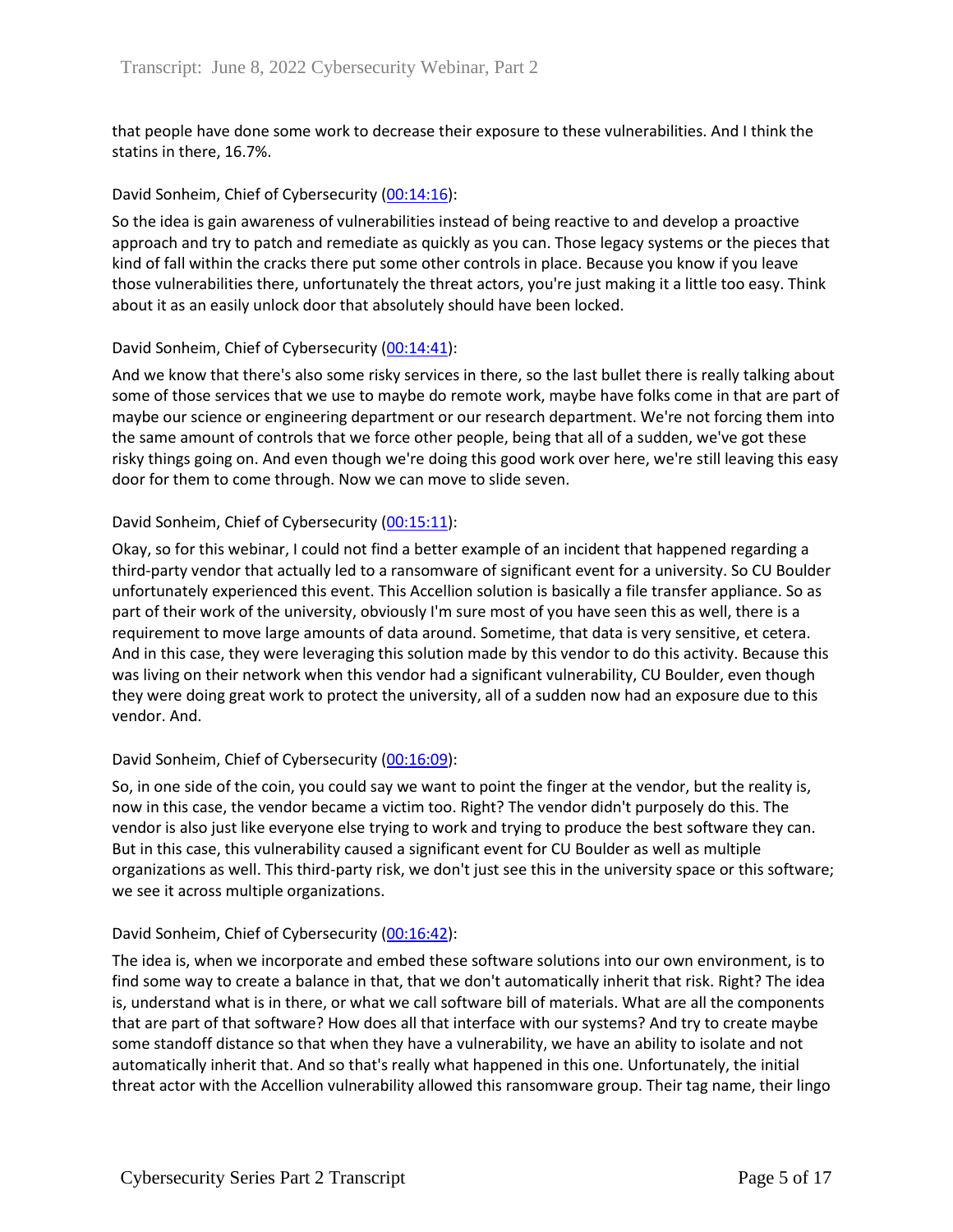name, or whatever you want to say, is CLOP. They were, during this time period, was a pretty significant threat actor that was going out there and doing ransomware.

### David Sonheim, Chief of Cybersecurity [\(00:17:33\)](https://www.rev.com/transcript-editor/Edit?token=kgBs7FawjBAHNsEjEH3uhgEKEgX_qxj-HdyqTgiHD4lEVmH8tAK2hiKS79PET8xSRVrdoL609TsrQD69HRJnSBlGg6A&loadFrom=DocumentDeeplink&ts=1053.85):

So 300,000 records, the private, sensitive information, they didn't talk about healthcare information in this one, but definitely PII-related information. The threat actor tried to get 10 million out of CU. CU never disclosed the exact amount with this one. And I don't believe CU ever negotiated to pay this one. They were able to recover for some backup, but the idea is, that personal information was absolutely lost. So to say that, did the university lose uptime? Did the university not able to deliver content? I'm sure it was disrupted. In this case, the bigger issue was, all of these records got compromised, and now you're going to have to pay for identity protection for all of these individuals because it was so embedded in the environment.

### David Sonheim, Chief of Cybersecurity [\(00:18:25\)](https://www.rev.com/transcript-editor/Edit?token=t49KGYzzlr-a0NRcSAPq6BONviHGSgT2vbqUIYDkwBnp0EoE-V-JtSe269IvjFdnEBcRCzN5-O8m3zg7aqqdTsGieYs&loadFrom=DocumentDeeplink&ts=1105.83):

So my guess is, the lesson learned when it comes to third-party breach is, the damage can continue to exist within the organization for a very long period of time. And the side effect then is having to pay for that identity monitoring service for an extensive period of time because you are the owner of the data when this event touched to happen. So, unfortunately, this was a prime example of when this went down. The impact to the university, I know they worked long and hard to recover from this one, but this is a prime example of where some of those third parties can become an upside down risk. And I think we can move to the next slide. I think it's slide eight.

### David Sonheim, Chief of Cybersecurity [\(00:19:07\)](https://www.rev.com/transcript-editor/Edit?token=4-hbpmXVGF3yqD2DNE9TJynSPQJawVtjBO7kTfhP9WEu126SXr1Uj-3-PGMmdZi1b4YM8VqK7GO_st18RIQLwh-EClk&loadFrom=DocumentDeeplink&ts=1147.51):

Okay. This one, and I mentioned the Accellion, they actually had another vulnerability that hit last week. There was a lot of activity and news about this last week in the cybersecurity community because they know they're, what we call, a zero day. And so for those of you who aren't familiar, when we find a hole in a piece of software or some people's software that can be manipulated by an actor, before there's a patch, we kind of go in this window where there's no patch, there's no way to protect us. That little timeframe, we happen to call a zero day. So on the cybersecurity side, we obviously encourage people, if we know there's availability and we know there's a patch, get the patch done.

### David Sonheim, Chief of Cybersecurity [\(00:19:52\)](https://www.rev.com/transcript-editor/Edit?token=LAnaVf39rRZMWQ32emZGcTAOz36RVoo4eK-ZiRxdCH4nBnV4xdb-L4bNXjZ0saGHy6nQr5vas-bDSWiBRjKMrXPSM6o&loadFrom=DocumentDeeplink&ts=1192.81):

In this case, getting ahead of that zero day or getting visibility on what we call that zero day is absolutely critical. And so as soon as we start to hear about it, or possibly a proof of concept is developed by a threat actor, it gets a lot of attention. And unfortunately, this one, part of this Accellion software suite actually had a zero day that hit last week. And so lots of institutions as well as corporate America that uses the software was under a pretty tight timeline to get that corrected or to get some mitigation in place. The vendor actually provided some specific guidance to put some controls in place while they could work on a patch.

### David Sonheim, Chief of Cybersecurity [\(00:20:30\)](https://www.rev.com/transcript-editor/Edit?token=H8Wtmyk0rtAaYpmNulM5Tq3AIDf8_m0coFwKhL_0y2ykCT1Dy8jF2ymVM32xpGqg9BmelXRVDoXyANjS0oO1TW8tDTA&loadFrom=DocumentDeeplink&ts=1230.88):

If you want to learn more about the zero-day market, there's actually a book done by Nicole Perlroth. The title of the book is called This Is How They Tell Me The World Ends. And she gets into the entire zero-day marketplace and how exploits are sold and all of those things. So kind of like a investigative novel there, but it's a really well done book that helps understand the problem in general with zero days. I think we can move to the next one.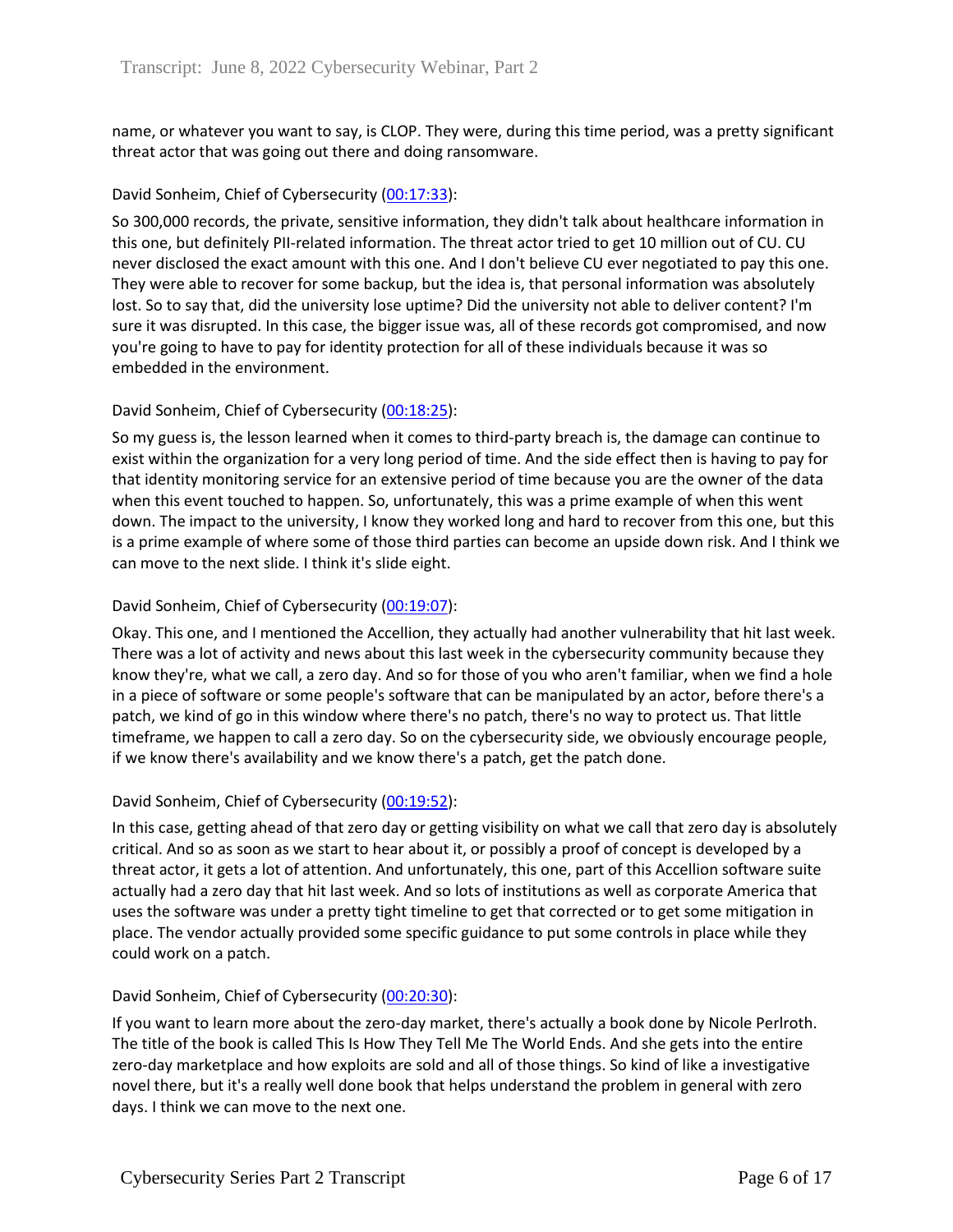## David Sonheim, Chief of Cybersecurity [\(00:21:02\)](https://www.rev.com/transcript-editor/Edit?token=34e-2JRi2uCQSAndiHNg3mQQqxAadnZTlcEqIGNsvJj5rzp7OzWVqmDnQv7xZ9r0QP8EAVCKMwMqN53801cBe_TgvAI&loadFrom=DocumentDeeplink&ts=1262.7):

Okay. This is an example right here, local to us, Regis University. The reason this one is an important case study for us to look at is, this threat actor more than likely had presence in this environment, but they did not do their activities when they had their initial presence. They waited till the most critical point, which is obviously in August, September when school was starting to get started. And that is when they decided to really infect their madness, lock up files, and really impact Regis University during a very critical time when they're trying to get their entire university up and running, and trying to get students registered and enrolled and get classes going.

### David Sonheim, Chief of Cybersecurity [\(00:21:46\)](https://www.rev.com/transcript-editor/Edit?token=24cgFluHt3259-r761Rn-FBe3jOs1-Jy0jar4m4mhk-ZyzHbbNXfZpczR88qdSFhoN9HJKTgIH9eNXp8SC_FeFMGZ4k&loadFrom=DocumentDeeplink&ts=1306.66):

So, all I would say from the takeaway on this one is, this ransomware threat is serious business. These threat actors are raking a significant amount of money. It's not a couple kids in a basement. It is a wellorganized criminal group. They form corporations, the subsidiaries. They have folks that go and get this access. So they will strategically decide when the best time is to extract a payment. And in this case, unfortunately for Regis, it was during this critical time period. Now we can move to slide 10.

### David Sonheim, Chief of Cybersecurity [\(00:22:18\)](https://www.rev.com/transcript-editor/Edit?token=v0fEUPtebB1XAd1uMFEkKheXNoNni8-ycxyssWBAt-HJWYmB9RruS0MhCJy75FLl0OgNm1DOEo_oYzOlaaBKiakOmag&loadFrom=DocumentDeeplink&ts=1338.84):

Okay. So on the DHS side, one of the things we do to try to assist organizations with getting their hands around, how do I manage all these vendors? What is a method and a process that I can use to try to improve my third party or my external dependency, my risk along that? And so this is a model that Carnegie developed, Carnegie Mellon University, their science and engineering department. And when we go out and do assessments, I could come out and do an assessment and try to assess your thirdparty management, your dependency program. And if we were to do that assessment, you can see that we would focus on how is the relationship formed, how good of a job are we doing on the management and governance of our vendor management, and then what are the protection and sustained requirements that we implement because of the criticality of what we do.

### David Sonheim, Chief of Cybersecurity [\(00:23:08\)](https://www.rev.com/transcript-editor/Edit?token=vtnxYgQNaqYtEgVMgFDpzeqVhyOcIFOrsvHiSWAEsj4WnMwpw54qTzj9MACrzk18qQzn8nJTMhRuFmZPDp4zplIiuHw&loadFrom=DocumentDeeplink&ts=1388.84):

When we do the assessment, we kind of go around those four areas that you kind of see in the middle. What is the process and procedure for establishing and maintaining this plan? If we're going to do this activity, we should have a plan to do the activity. If we establish these relationships, we should have a process and a means and a way to quantify them through service-level agreements about exactly what's the details and that relationship. Once we establish that, then we need to manage it. What does manage mean? Manage means we have criteria that they need to meet in order for us to continue our partnership. And if they fail to deliver or fail to apply patches or expose us to a certain amount of risks, then at some point in time, we have to be done with that one and move on to a different vendor.

### David Sonheim, Chief of Cybersecurity [\(00:23:53\)](https://www.rev.com/transcript-editor/Edit?token=p2iScUbdancfhQ2hh_ooiuBXKCAYMoqKG6y_1aZoZEH-AT8XbZBv6B9c3sZcVw0bAH2RHyB55RTiRyeioNp2Xj-PwqM&loadFrom=DocumentDeeplink&ts=1433.07):

The last part of that obviously is, part of the way that we get an assessment of our top tier vendors for our low tier is, we monitor how well they perform over a period of time and we start to categorize or class them. That way, we are only doing business with that top tier in theory, to try to reduce our risk as well. So if any folks are interested in that, both Tanya and I go out as well as the other cyber advisors in the region, and we do these kinds of assessments. And the reality is, until you go through one of these assessments, you think your program is performing okay, but then you actually look at the details or combine it towards this model or this methodology as a rubric to go forth and say, "Wow, we really do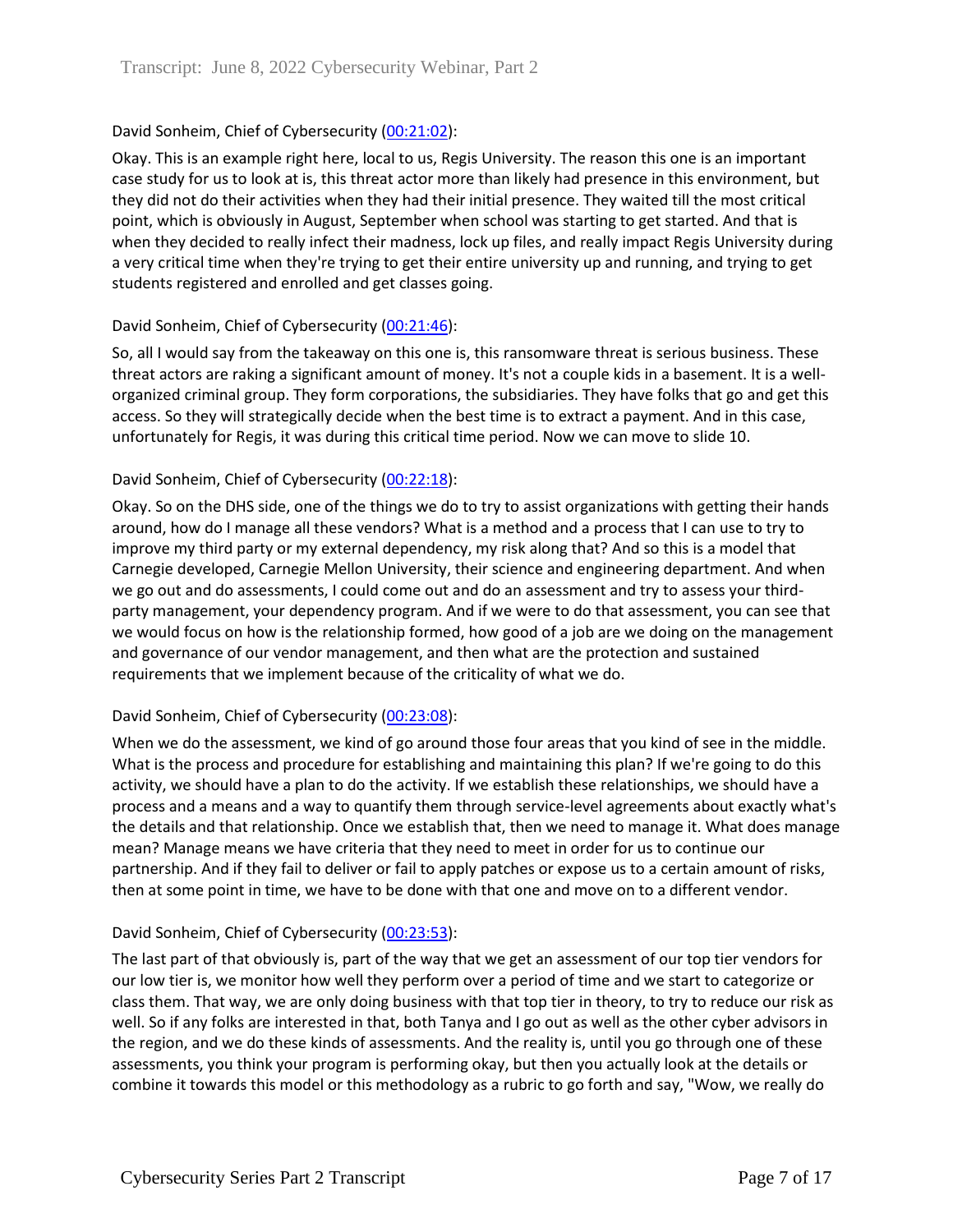have some work to do in this area. This helped us focus in on some strong areas and maybe some gap areas that we can try to improve our process." And I think you can go on to the next one.

### David Sonheim, Chief of Cybersecurity [\(00:24:44\)](https://www.rev.com/transcript-editor/Edit?token=Uy20n9qZzyJdPCKWOUmH-h1WTmF_FxR7ua9UIvuzDoGdv41GUQZUNF-L8cpmGwHiOe5yrygp1-qtDZgTZKJPCSqMrmo&loadFrom=DocumentDeeplink&ts=1484.75):

So as part of this and their survey that they did, they went out and did a check with organizations, and not just higher education sector but across multiple sectors, to truly understand, are people implementing service-level agreements that are holding certain vendors? Especially vendors that we are ultimately dependent upon their software solution, their learning management solution, et cetera. And if it's compromised, we're compromised. Are organizations adapting their contract vendor management and that third-party risk to actually include some cybersecurity dependencies? So that way, we really understand before I do the work to contract with a vendor. I've got a better idea, from a risk perspective, what does this look like and how much risk am I associating? And what do I need to specifically include in that service-level agreement around cybersecurity, around privacy, around data protection?

# David Sonheim, Chief of Cybersecurity [\(00:25:39\)](https://www.rev.com/transcript-editor/Edit?token=TkdKbX38MK2-L1z6ibdgR6XGWMv9OC_dPRTeAfI5r3NcxTBc3xw7m-ExRpPRltgBykfkqWa4NmAGlII2ReEuvtVMymg&loadFrom=DocumentDeeplink&ts=1539.41):

So you can see here in each one of these, unfortunately, when they asked the questions, there was a no across the board, meaning that folks are still working to adapt to this thread environment and include this kind of rigor into these agreements so that we have some kind of a level playing field with the vendors where they don't assume any risk, and we assume all the risk. Right? So the idea here is to try to bring the entire population up, include these activities, and ensure that we have a program ahead of the time to try to manage and get ahead.

### David Sonheim, Chief of Cybersecurity [\(00:26:09\)](https://www.rev.com/transcript-editor/Edit?token=ZaBxCLa3lZx8c0BCcMyQ9xGdUdjydxQ1g9mNWNygD3Kf1rZwG_Fy8S426V6waI8CyenuJKgUMVa_-Ul7dGZoVdF9Ym0&loadFrom=DocumentDeeplink&ts=1569.48):

So hopefully, that kind of gave you a start to the presentation. But at this time, I think we're on slide 12, and I think I'm going to kick it over to Tanya. She's going to pick up from here and talk specifically about higher education type risks.

### Tanya Taplin, State Cybersecurity [\(00:26:22\)](https://www.rev.com/transcript-editor/Edit?token=lxogptIemOpXDbL3-OQk8oNW5SbMpKVKxVSda09P6AH9zht7K9T4FLf4lT8HiOzJavyU1Xy8pkUJDtigu-RidZ6dHTE&loadFrom=DocumentDeeplink&ts=1582.01):

All right. Thank you, Dave. Like Dave, said for the next part of the webinar, we're going to go ahead and we're going to talk about LMS and those other third-party vendors, and some of the privacy issues we need to be concerned with, and what we need to do to help make higher educational institutions be more secure. You can go ahead and hit the next slide.

### Tanya Taplin, State Cybersecurity [\(00:26:42\)](https://www.rev.com/transcript-editor/Edit?token=ENvrvEiaVxGPopuv08LKGKexqan5ZmJsLKBee5ARCjuWhgmgZm0fCIleNHTABwIgYWYRHEvSSjZCFjsr6XwoDP_6I48&loadFrom=DocumentDeeplink&ts=1602.81):

All right. So here we've divided the third parties into LMS providers and online program management companies, which most of you are probably going to be familiar with already. I personally have had experience with about half of these on the list, either as a professor, as a student, or as even a parent. So LMS and OPM apps, they are popular targets for attackers because hackers know that gaining access to these apps is easier than penetrating your school's defenses. They also know that they only once have to get access into the app, and then they can use that as a foothold to spread their attack. If hackers find a vulnerability and are able to exploit it at one organization, then it's likely that they will be able to take that vulnerability and exploit it with other organizations. So if this involves ransom, at the end of the day, this can end up being a really big payday for them. Next slide.

Tanya Taplin, State Cybersecurity [\(00:27:47\)](https://www.rev.com/transcript-editor/Edit?token=S5Kr0viczSZLzIT7C3xH4c8lTv7e7F8M2xRdvk8jrd4v-XCD43DtIRRFbYK1wqgKgCvUsqMktFBuETYhjE31ztQxHwU&loadFrom=DocumentDeeplink&ts=1667.29):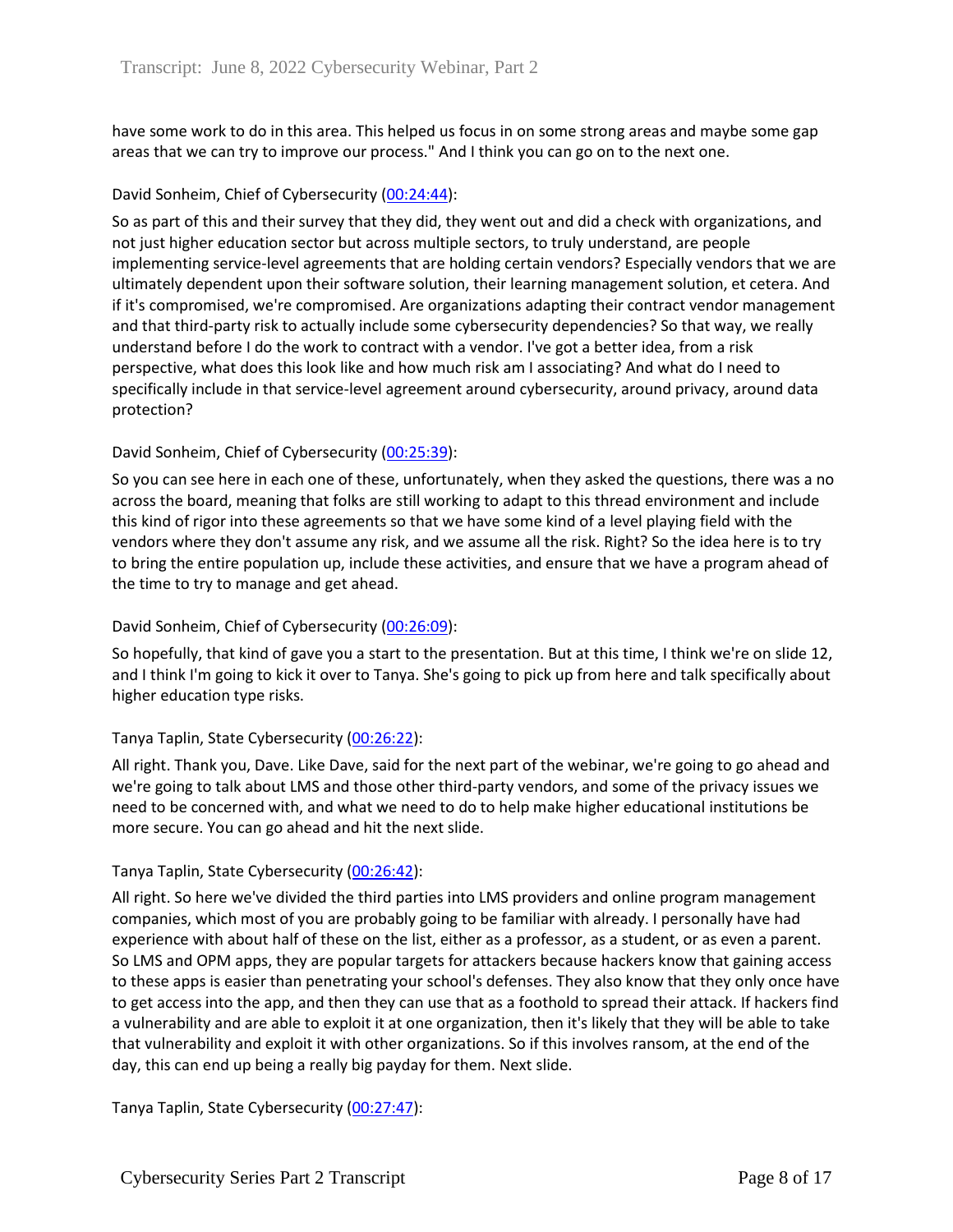So what are these known vulnerabilities? Vulnerabilities exist. We know that. It's vital that whomever you designate to administer your LMS system, that updates are installed and that the system is monitored for those vulnerabilities. Include yourself in those notification lists from your vendor. Half of the battle sometimes is just having the awareness of those vulnerabilities. Sometimes when we think of hackers, we think that they're actively trying to just let break into our systems and that's how they find those vulnerabilities, but it's much easier than that. Attackers don't need to work very hard to find those vulnerabilities.

## Tanya Taplin, State Cybersecurity [\(00:28:28\)](https://www.rev.com/transcript-editor/Edit?token=R-r4aTOUQReBiioMeXeimlbemO5oaoDRJFmdqDOsN-__YQf8v4dsMtAttNopwtt4ro1sn5Nni6-Wp8AQS6afqZs0iNg&loadFrom=DocumentDeeplink&ts=1708.19):

For example, this past weekend in a pen testing class that I'm taking, part of my assignment was to pick a target and to gather information. And naturally, because of my previous work history, I picked a college campus in the US. I Googled them. I went to their website, and one of the first things that I saw was a link to their LMS, which is actually exactly what I would expect to see. Students need to be able to get in to see their assignments, to submit them. So what did I do? I went out. I did a simple internet search on vulnerabilities to see what kind of vulnerabilities that I could find. So what did I find? There was the common CVE list, that common vulnerabilities and exposures. Website that Dave had talked about earlier, it had hundreds of known vulnerabilities. And there was one, within the last couple years, scoring a 10. And if you see a 10, that's going to be the most critical.

# Tanya Taplin, State Cybersecurity [\(00:29:27\)](https://www.rev.com/transcript-editor/Edit?token=n549by0ZWSVs7XlSimJaDmdWQFAHI0M3PVsPoBEzmitjc36KF9-OQoc6IyRRH0i7RHdFZf8RBCnDt7PnLAuLx7TjiA0&loadFrom=DocumentDeeplink&ts=1767.1):

This vulnerability, when exploded or exploited, allowed an attacker the ability for remote access. So some of the most common vulnerabilities you will see allow attackers to gain remote access. Once they do it, it's really only a matter of time before they're going to go ahead and elevate those privileges to that of a teacher or an admin. So if elevating to a teacher, they can retrieve test scores. They can modify grade books. And if they're students, they can be their own grades, they can be other grades.

### Tanya Taplin, State Cybersecurity [\(00:30:02\)](https://www.rev.com/transcript-editor/Edit?token=T9F5gAM3xHbXkZ7QvHzSNOdxyZym1MpQBHK2FYemXGyBK-wJAGdCtsIcD7lWyMAtY7hhCy1Bj1NipD_sH_WQ5wPYTVM&loadFrom=DocumentDeeplink&ts=1802.09):

I've actually had a previous student, although this didn't happen in one of my classes, but it was a student, he wrote a script. And when he ran it, it allowed him to retake a test that he had previously taken and it automatically populated the correct answers for him. So that's just one example. SQL injection, those are vulnerabilities that can allow malicious actors to create secret admin accounts for use later in malicious code. And that could be not necessarily this week or next week, that can be when school starts like we saw earlier, that Dave mentioned in his example. It can be six months down the road. Next slide please.

### Tanya Taplin, State Cybersecurity [\(00:30:49\)](https://www.rev.com/transcript-editor/Edit?token=nCiRpx1Xd_bgsshC5ncqAlMoEB37Bjc9XblKzIbFIiUl88EN4k8uDoZ9Jc8eptL3vjdlyC9B2cIQEiNcXZWGJCDhIlU&loadFrom=DocumentDeeplink&ts=1849.67):

So what are some of those simple steps that we can take to help us be more secure, where we can do IP blockers or IP address blocking? So what those are going to do, they're going to help prevent malicious or unwanted IP addresses from accessing your data. The admin is able to manually add certain IP addresses to an allowed or blocked list, which we call access control lists. So this is going to ensure that those known attackers cannot view your user data or content via that LMS. The downside to this is that they can always use another IP address to work around that blocker, which is why it's essential to put other preventative LMS security measures in place.

Tanya Taplin, State Cybersecurity [\(00:31:35\)](https://www.rev.com/transcript-editor/Edit?token=04Gh_5Zg_2KA125oRu_BF9Fu9Wamv0_wMg028u-Cs6aCb7S9A4R31wGMg5-8vcnuBslFGbmsdxZeng4OXx7A5Zgiqn4&loadFrom=DocumentDeeplink&ts=1895.23):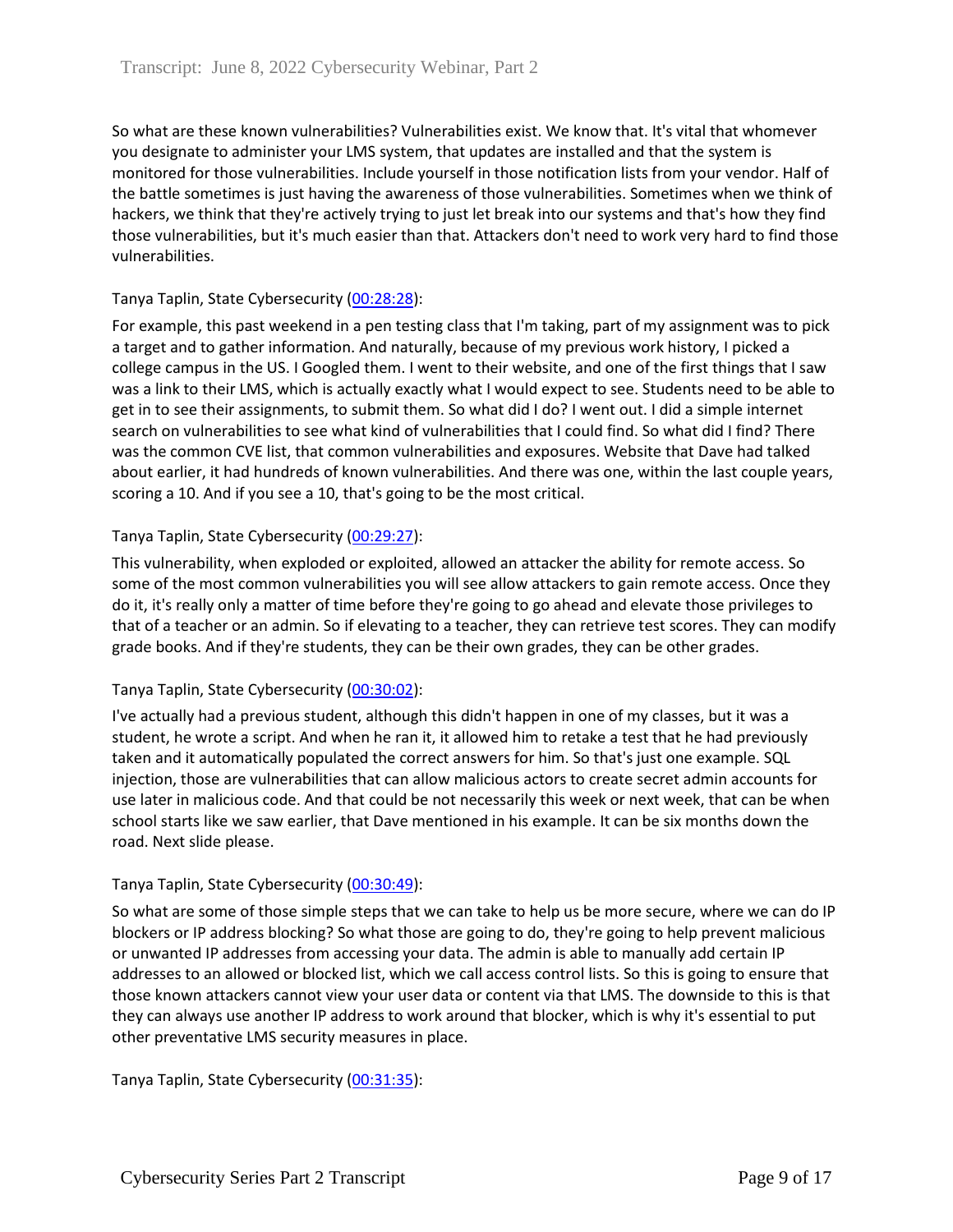SSL certification. So the SSL protocol always encrypts the data that is transmitted so that only those end users logged in can read it. SSL provides that safe and encrypted environment that prevents other users in the same network from reading that data or those passwords. Password authentication, that's going to be the next one. So a good password policy that includes a combination of characters and numbers can make that stronger. Users should not use simple passwords for their accounts. A longer password is going to be a better password. Passphrase is going to be best. Those poor password choices often make those systems vulnerable and are one of the leading factors when an organization is compromised. Security, it is a process. There are some features that an LMS should have in order be secure, such as implementing group policies that lock accounts after three invalid attempts. This is going to help prevent those malicious actors from guessing or brute forcing a password. Not reusing passwords, that is going to be another best practice.

# Tanya Taplin, State Cybersecurity [\(00:32:49\)](https://www.rev.com/transcript-editor/Edit?token=iWoqBNrE8hj4TXL4QXRzBFWP0Hlz68XO_ugBEcx-xDGPmVXcp67nIvN561o8BxrgB03MTWiwOsVccghM4XHQqhZ2EWU&loadFrom=DocumentDeeplink&ts=1969.97):

Mobile security. So with more and more learners making that switch to their mobile devices, it's crucial that your LMS solution contains mobile security features. This includes data encryption, mobile user authentication, antivirus spam protection, or any type of endpoint security protection. I have endpoint protection on my personal phone. And after having it, I really would never be without it again. Just this last week, I was doing a schedule scan, it found that I had a leaked password from an account that I used at school years ago. I forgot that I even had this account, and I didn't even know what the password was. Right? So I can go in and I can fix those, but it's just a great way to have that extra security feature.

# Tanya Taplin, State Cybersecurity [\(00:33:42\)](https://www.rev.com/transcript-editor/Edit?token=UGg9TSHk4V-41BaaNiw9OTmPd_QpF85GB57-RX_GHMITWZmOvaiyT1KjmKrVF9ONLkSHxSi-nTVceSj2aLmkuZRUfBg&loadFrom=DocumentDeeplink&ts=2022.58):

Account registration. So for extra safety, your registration and signup process should require email verification in enabling security features like captcha and MFA or multifactor authentication. The administrator can easily restrict certain domains. For example, only school accounts from your institution should be allowed. You shouldn't be allowing students from other accounts. Those should be blocked. Remember, technology is there to solve security issues and protect the data in an LMS from cyber attackers. But it's important to give attention to the implementation of controls and design the process so that unauthorized access can be restricted. All right, next slide.

### Tanya Taplin, State Cybersecurity [\(00:34:32\)](https://www.rev.com/transcript-editor/Edit?token=0zMr_ZdLRMHJdfKdwmzWkkM_OWFKys67puKvl0-mZTSSCOSfSkHK5YKPIFBJcq4b0hFB9tb_92ItW5RNA5vS9dCrGuw&loadFrom=DocumentDeeplink&ts=2072.91):

So here are a few questions to ask any potential vendors, so if you're looking at implementing an LMS. The first one, how does your organization protect and defend against cyber attacks to ensure student information is protected? What information is a priority for your organization? A vendor should be able to easily answer this question. The salesperson, they may need to go and ask another person within the company, but they should be able to most definitely provide you with an answer. If not, that really should serve as a warning sign. Many organizations, they claim to be the safest out there with security measures that are going to be better than their competitors. When they make claims like that, make them prove it, make them show the validity to the assertions that they're making.

### Tanya Taplin, State Cybersecurity [\(00:35:28\)](https://www.rev.com/transcript-editor/Edit?token=AgoZieVjcu9Xy_Eg0kEiPdObFMubCkTC4EW8b_5QQIC98KnnUeR0zqKLfSGetsUSj9TmSsaL-yNkJuEMseFjpDJ-XHk&loadFrom=DocumentDeeplink&ts=2128.43):

Number two, has the vendor ever become a victim of a cyber attack or a data breach? If so, how? Has that vulnerability been resolved? So this is a question that should be asked to any vendor to determine if they are potentially a risky vendor. If they have fallen victim to a cyber attack, those next questions should be asked, is what changes have they made to properly secure their service or their software?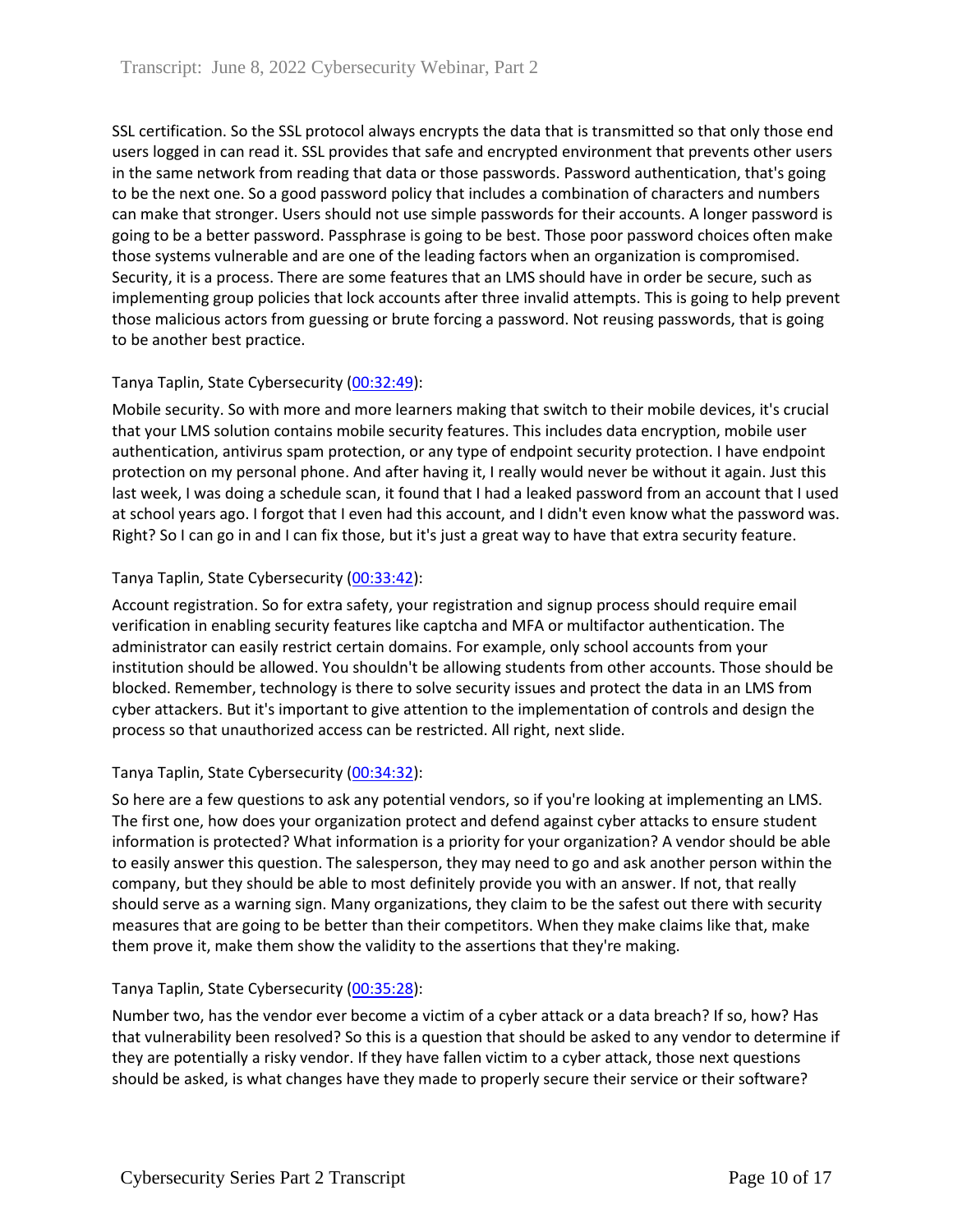What did the vendor learn about those vulnerability risks? And what steps have been made to close those gaps? It's a right to you to have those questions answered.

# Tanya Taplin, State Cybersecurity [\(00:36:11\)](https://www.rev.com/transcript-editor/Edit?token=-eQ596L2OtCqPH9G5-y7RvKjqOI7dp6_eng2LKa5Nz0kjndE36hXzCr8psL1INlmvA0gnbtjbJ8ib25ttv3Dztmlol8&loadFrom=DocumentDeeplink&ts=2171.46):

The next question, do you have a data security or cyber liability insurance? You may want to consider asking for a copy of their insurance certificate. Data is one of the most important assets your organization has. The widespread use of internet and technology has exposed higher education sectors to a wide range of cyber risk. Cyber attacks, they're a big business, and companies of all sizes are vulnerable to them. It's not just higher education. Those malicious actors, they're constantly looking for new ways to gain unauthorized access to your data. With new crimes emerging every day, data breaches are a question of when, not if.

# Tanya Taplin, State Cybersecurity [\(00:36:57\)](https://www.rev.com/transcript-editor/Edit?token=KIl0weMQMULSixwSAlBZG_ROLKYj0MbutR0X93p7krg2jzGg1_OPD0FkoF6vjfqXtSeJC-lWUUYBFiTMf8ENsYI2Pc4&loadFrom=DocumentDeeplink&ts=2217.75):

Does your organization include multifactor authentication? So multifactor authentication, it's a layered approach to securing your accounts. And data is one of the easiest methods that we can take to provide that extra layer of security. If you do not have MFA implemented in your current environment, I really highly recommend that you do that. And if you are looking for an LMS, that you're able to incorporate that, and that is one of the features.

# Tanya Taplin, State Cybersecurity [\(00:37:28\)](https://www.rev.com/transcript-editor/Edit?token=y6Z96ft7tesb5LvKUe3Z5hXOxeJRlbLVL4bKjxhq4tr5ZLwYEB_SSWxeyR4oz1jyfHTQe7468QUQCqoV3ZgNH9e8ZVo&loadFrom=DocumentDeeplink&ts=2248.57):

Are vulnerability tests run regularly? Vulnerability scanning is something that should be done on a regular basis. The only types of vendors that you want to be working with are the ones that recognize that security isn't ever evolving process. And they should be constantly be adapting to changes in the security environment.

### Tanya Taplin, State Cybersecurity [\(00:37:51\)](https://www.rev.com/transcript-editor/Edit?token=Qwq09utorjlxX-Pv3NLKn3dKJOYSlc_ihHN_gNOnuiY2b1ULW3Cix2NNlr9nLHSlaU2paaSduDVGIWyilC4zIA7kMjo&loadFrom=DocumentDeeplink&ts=2271.23):

Is data encrypted? Data is being sent across the network, and it obviously falls into the wrong hands of people. So if you use a vendor, make sure that all of that data that they have, that they're capturing and that they're harboring is encrypted.

### Tanya Taplin, State Cybersecurity [\(00:38:07\)](https://www.rev.com/transcript-editor/Edit?token=4dvn6VYD9gLOHDzXt9TVQhdqkG4-AQwCPpiw3HF-hguOSfLCZPp2Iy525MqAylsFfMZ3Uqouv4p4t_Rl3TRvq_xKWtk&loadFrom=DocumentDeeplink&ts=2287.18):

Question number seven, where are you storing my data geographically? Where is your data stored in your infrastructure? And how do you transfer data? So if there is a breach at a facility in another state or country, you may be subject to that jurisdictions breach or privacy laws. So the best security in the world is worthless if it's being transferred in an unsecured manner. So make sure that that vendor has end-toend encryption for those file transfers, especially if the data is containing PII. It's also not a bad idea to ask them about the destruction of data. If a vendor does not properly destroy data from decommissioned equipment, the data is needlessly put at risk. So ask your vendor about their data destruction processes. Next slide.

### Tanya Taplin, State Cybersecurity [\(00:39:02\)](https://www.rev.com/transcript-editor/Edit?token=Mj2aoX9uSGe_qvV3hWTmZuFQIgug-PYlGoK5muIgBCpvAZ8VOe7YxtaNMoQ7JeOyrqS9kRYl3DjP5sQndfl55HAmXC4&loadFrom=DocumentDeeplink&ts=2342.04):

All right. So here are just a few topics of discussion that you might want to have at your institution. So the first one here is, do you have your own in-house security team or is it outsourced to a third-party vendor? So it's becoming more and more common for universities to outsource their IT and cybersecurity to third-party service providers. This is a topic that kind of hits home for me in a lot of the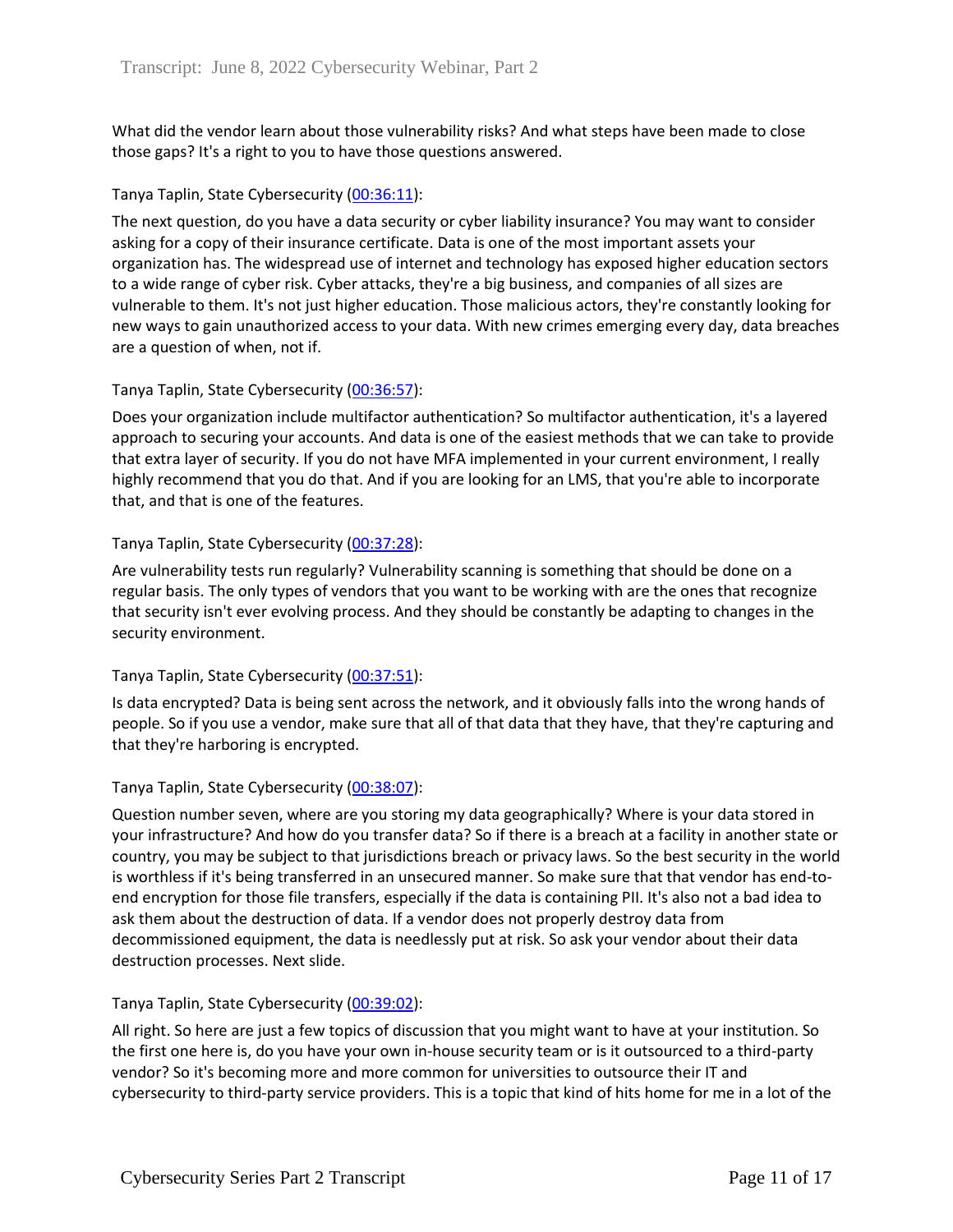discussions that I have with some of the higher education institutions that I have experienced with. Securing a campus can be expensive, we know that, but every university still needs to be involved in the decisions that are being made behind the scenes. Sometimes, colleges will transfer that risk that's associated with cyber to those third parties and take that stance that it's not their responsibility, or they hire it out, or it's the responsibility of somebody else. At the end of the day, that college is ultimately responsible. If a cyber attack were to occur, it directly affects that campus whether a third party is being paid to protect it or not.

# Tanya Taplin, State Cybersecurity [\(00:40:15\)](https://www.rev.com/transcript-editor/Edit?token=TOlPnTHvalCxalYHjA40lyk3p-0KhHH7TV4Q_XHC-zziErcB6AHd9odKM6Q369ad8lZ3E-hXyLyF11glIImgxKDh2eg&loadFrom=DocumentDeeplink&ts=2415.26):

From another perspective, let's say that you have a supporter that on a regular basis donates a large sum of money to your institution. This supporter ends up becoming a victim of identity theft because its financial information is compromised in a security breach at your college. What would happen if you lose the support of that donor? Not only do you lose those future donations, but even worse, it damages that reputation of your institution. Or what if during a cyber attack or any type of attack all transactions for the last 20 years of your transcripts get compromised? Or what if student health data or athletic program data is leaked? Security breaches, they have long-term side effects. You take Lincoln College in Illinois, they ended up closing their doors. So it's very important for colleges to be involved in these decisions. It is your school that you're trying to protect.

# Tanya Taplin, State Cybersecurity [\(00:41:16\)](https://www.rev.com/transcript-editor/Edit?token=A8zyXr1fDi_r5TK0KF6BaIFIZ9ate4M0phMT0l1gEvHsPeYQEppTF9t0JBgMfa-EbQsuTwcgBd6CmBFpZLdKeDbXvJw&loadFrom=DocumentDeeplink&ts=2476.47):

How often are third-party applications updated? So, as I mentioned just a few slides ago, it is very easy for an attacker to define current and previous vulnerabilities by just doing a simple internet search. Vendors should be providing updates to your systems on regular basis. And once those updates are available, they should be tested and implemented by your system admin.

### Tanya Taplin, State Cybersecurity [\(00:41:43\)](https://www.rev.com/transcript-editor/Edit?token=5iLvDbaZhpo7R5Ke1-wnSQPW1Wpbld7MgTx0jvWE33BOSsjPPNvryHHdHsTSbcnLd8RXaeMOsrLaDR8nx91T-wlPDiU&loadFrom=DocumentDeeplink&ts=2503.41):

The next one, question number three is, is the principle of least privilege implemented? This is a common practice that we preach all the time. And quite honestly, I cannot stress it enough. I admit sometimes this can be a tough pill to swallow. It really can. Throughout my entire career, I've always had admin rights until I came to CISA. And then I found myself with, I couldn't install any software or anything on my laptop. It's not that I'm not capable, or I don't have the expertise, or I don't know what I'm doing, but it's because there's data that needs to be protected. And the same thing applies to higher education.

### Tanya Taplin, State Cybersecurity [\(00:42:27\)](https://www.rev.com/transcript-editor/Edit?token=Hw1Z8F5YN9kOUL9CQLrLgSekR4frrMU6OWtWEFwLMotp3qb-0dtvOTaIrD2k0OZiZAJqBFjs2lNONHTSwphSlbU-T0s&loadFrom=DocumentDeeplink&ts=2547.09):

The rule of thumb that I've always taught my security students is that users must have no more or no less than what they need to do their job. I have friends who work for businesses where everyone has administrator access to those laptops. I mean, that is just such a huge security risk. If one of them were to click on a phishing email, for example, they could easily expose that entire organization. So while sometimes it seems inefficient, security really needs to be the priority.

### Tanya Taplin, State Cybersecurity [\(00:43:05\)](https://www.rev.com/transcript-editor/Edit?token=4AW0KYGfzj8YC434KkWwrJjqKFEPHbUXaTr01rXeJMkgnmwHg1B-9bfVBJWfLRHhRvDaBthwjq3i33vNa3o4ZgJKom4&loadFrom=DocumentDeeplink&ts=2585.23):

And then have you identified cybersecurity gaps? If I were to ask you what the biggest risks are on your college campus, would you be able to answer that question? We first need to know what we are protecting and why we're protecting it before we can answer how we're going to protect it and what type of solution we're going to implement. Cybersecurity assessments, they're a great way to do that.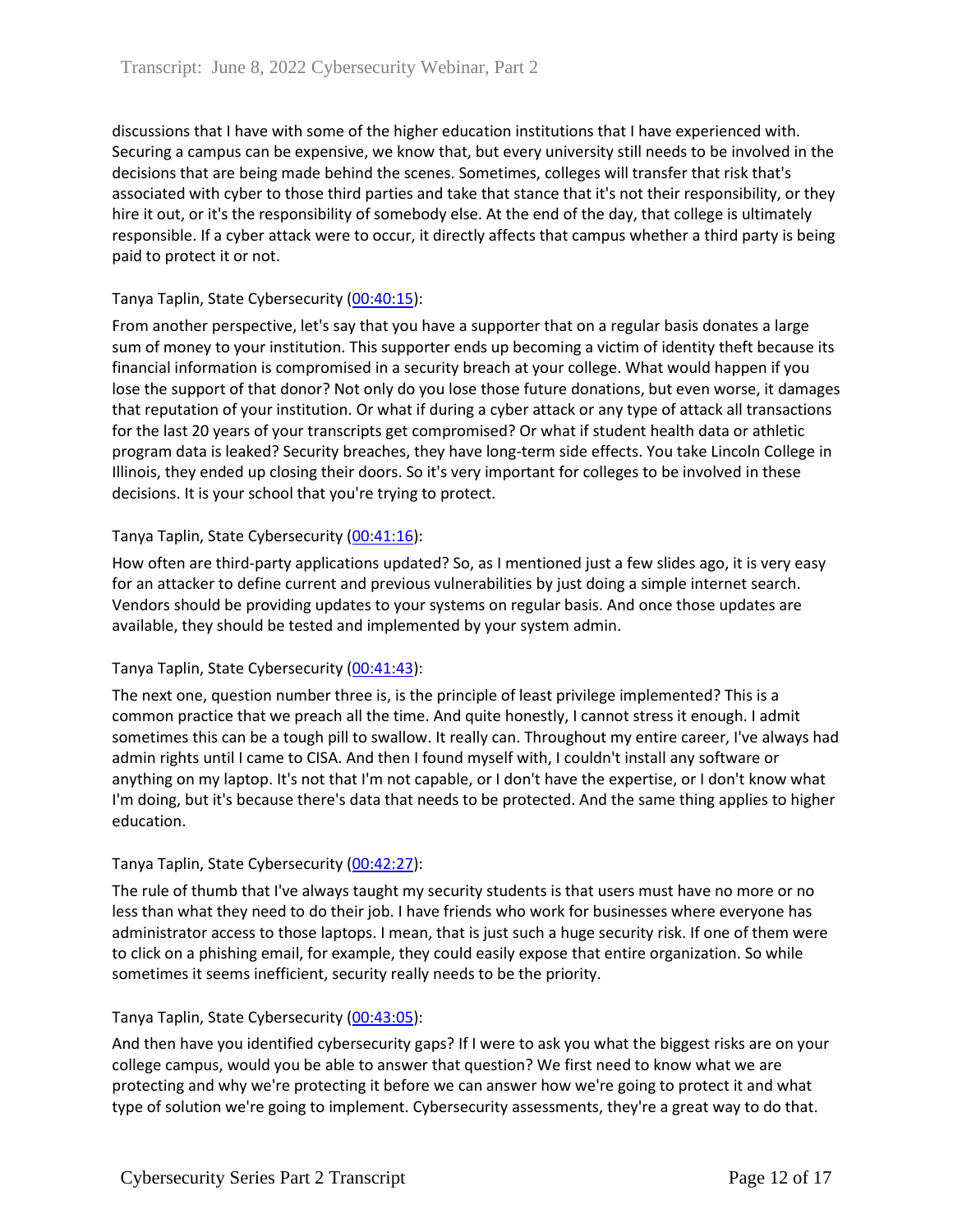And as Dave mentioned before, we offer them here at CISA, and we offer them at no cost to our stakeholders. So it's a great way to find out what gaps that you have in your cybersecurity. There are also private companies that do offer them as well. And then just an interesting statistic here at the bottom of the slide that I thought was interesting. 75% of data breaches in K through 12 schools resulted in incidents involving vendors or partners. And I realize that is K through 12, but it's an interesting statistic anyway. And I just thought I'd mention it. Next slide.

# Tanya Taplin, State Cybersecurity [\(00:44:16\)](https://www.rev.com/transcript-editor/Edit?token=y924litnjRqcZ6G6YZf5ZDA4to6EHa3KhbrvUaBeRePvx0G8_r3wBpO3oc0pWHQRNr5hl20kIfZopbIyUhQe1sjDjN0&loadFrom=DocumentDeeplink&ts=2656.3):

All right. So I want to briefly talk about strategy and actions to protect ourselves. Our overarching arching goal is to protect our schools for malicious actors, and we all have the same vision. Right? But first, we must accept the fact that our individual responsibility. We need to protect our data and information and make that a priority. We must also do our due diligence and not expect everyone else to do it. We need to educate ourselves about what to do and what not to do, and to report both internal and external cyber threats. Educational institutions need to provide learning opportunities for their employees. Having been in this sector, I know many times that this item gets put on the back burner. We all know that the budgets are tight in that education sector, but educating our employees needs to be a priority. And we really do need to do a better job of that.

### Tanya Taplin, State Cybersecurity [\(00:45:16\)](https://www.rev.com/transcript-editor/Edit?token=_whPiMz41IjMuxaSGXWhEv_vkwrxb4nmwah_rNWGkk9NTqhBNbG0brmEUtyc8jTHVZwH9Uga8jv6CGfICEsUH4acmSY&loadFrom=DocumentDeeplink&ts=2716.44):

Second, operational and organizational teams who design and carry out any project involving technology, they must make protecting that critical data their responsibility. We need to get rid of that old mindset that only IT is responsible. Privacy and data protection needs to be at the front and center, and it's not just when we're talking about FERPA. Being in that education sector, I know how important FERPA is, but it's not the only thing that we need to be protecting. We need to protect the other privacy as well. So it needs to be included with everything. Third, our organizational leadership must accept the responsibility and provide those resources that we need to implement the framework and those policies, if we have any chance of being successful.

# Tanya Taplin, State Cybersecurity [\(00:46:07\)](https://www.rev.com/transcript-editor/Edit?token=Q1_LzGeH-Qg_21cQehR4paJHziQzpAtyt6p_u3r13txEVYaWDzTACAoR1YHJJW9iEvEYKCnq4TfA5AWAAuVMFNWlt-8&loadFrom=DocumentDeeplink&ts=2767.34):

And then the last comment I have is, I just wanted to reference a security study that I read earlier this week. It identified education as a perennial target for data breaches and colleges accounted for two thirds of the attacks on education. And out in this study, 130 higher educational leaders participated, and 40% of them overestimated their ability to recover from a ransomware attack, where they felt that they could recover from an attack in just under two days. In reality, just the downtime alone on average is closer to 21 days. So that's 21 days in a semester when every day counts, especially for those of you who offer accelerated courses where semesters might be five, six, seven, or nine weeks in length. So if you're down for 21 days, how is that going to affect your institution? So just something to think about with that. And with that, I'm going to turn it back over to Kathryn, and she can moderate the questions.

### Kathryn Kerensky, Director, Digital Learning, [\(00:47:16\)](https://www.rev.com/transcript-editor/Edit?token=vsiu-VzRiCTkVrxfUigTrNtbDOALvNK0Izh6_6pJ_2NuhCoxZLrpjVyH7ocZh9s0FizkTj8UHr93ZebevGdL2Z7NRMM&loadFrom=DocumentDeeplink&ts=2836.5):

All right. Thank you, Tanya. And thank you, David. This is great information. Thanks for providing the information and your contact information as resources for those who registered. We're going to turn to questions now. I have some questions drafted and there's some in the Q&A box. The first being from Matthew. When do you recommend having in-house security versus outsourced to a third party?

David Sonheim, Chief of Cybersecurity [\(00:47:40\)](https://www.rev.com/transcript-editor/Edit?token=lWonMaqLDf6yDr9VExajgMXRF3XjFiEPbqP31DcaVNYVhqPFH_xa1cy20hAwDobQ_3KFtzfwGplEwpKASKhdZXfBnyA&loadFrom=DocumentDeeplink&ts=2860.46):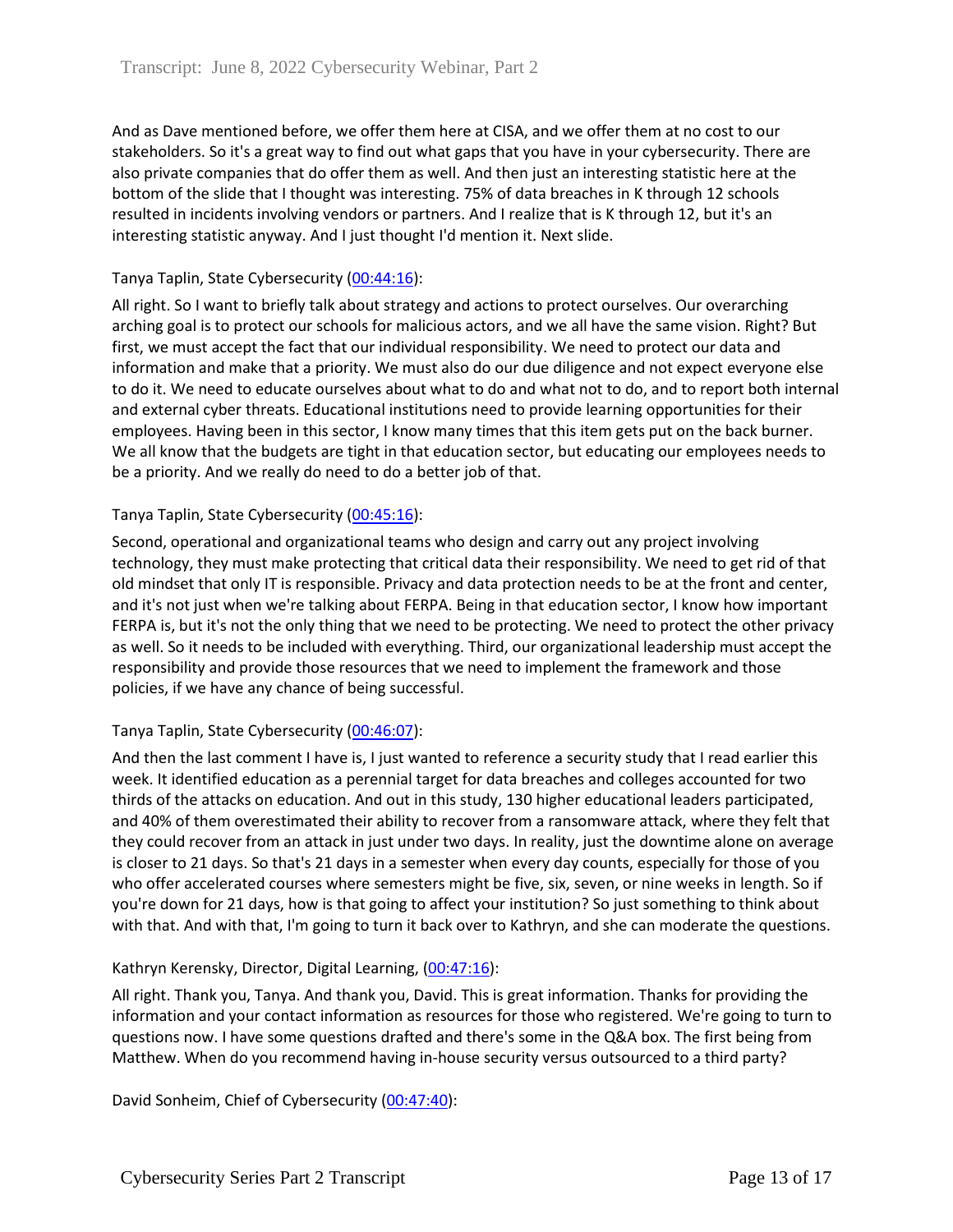Yeah, I'll start off and I'll let Tanya jump on too. I started typing the response. Kind of where I was going is, although from a budgetary perspective or efficiency or feasibility, sometimes it makes sense to leverage a third party. I would say, it's not that third party won't do a good job, but I would say in generally speaking, someone who's part of our university family who understands our internal processes, understands the needs of the university, has got some passion for what we do as higher education, intuitively would take an approach to help secure and do that because it's the right thing to do. And unfortunately, when I go to a third party, that third party is going to do what's in the terms and conditions. Right? It's not that they don't care about the university, but I would surely think that someone who's got some equity within the university would absolutely make some decisions and the best interest of the university, just because they have a connection to it.

# David Sonheim, Chief of Cybersecurity [\(00:48:48\)](https://www.rev.com/transcript-editor/Edit?token=VgGYyrnExMShj-zurgiLT4AEF79ngtYvTXZFcZ75_nr1CZFgz_XpA2oRP3PWT2Q1sapwXxzQAA4AyJscfAW7raA7NQg&loadFrom=DocumentDeeplink&ts=2928.57):

So I'll let Tanya kind of jump on that a little bit, but that would be my perspective, is even though you're going to get good qualified people and they're going to do good things as a vendor, always having someone internal within your best interests is probably always a good idea.

### Tanya Taplin, State Cybersecurity [\(00:49:05\)](https://www.rev.com/transcript-editor/Edit?token=8KWgMmKIeefb5pdOP6ay_DHAuh8bKsonBp-ni4gPEmNj0EWc-S99hhkFyn4I0B9ccxOn9So7iUVZJxNDfpxK09dVt9c&loadFrom=DocumentDeeplink&ts=2945.41):

Yeah, Dave is exactly right with that. It's not that we don't want to go to those third-party vendors. We can have something and they... It depends on your situation, right? Depends on the size of your institution, it's very, very hard to attract and retain people with those skills that are able to protect, but you need to just make sure you're on the same page. Right? If you're going to hire that third-party vendor, let them know upfront what your expectations are, what your priorities for the institution are. Just really have an honest sit down, one on one, so that everybody is on that same page and just so that your expectations are the same.

### Kathryn Kerensky, Director, Digital Learning, [\(00:49:52\)](https://www.rev.com/transcript-editor/Edit?token=-NanohkSXTh6RqCddnnEDpSbCIPtAJV6Pmuwy2y1Br-FdWX56FBQ1T5dnrCbVH45N_FNgGreJk1NRf09s15ga5bq_z4&loadFrom=DocumentDeeplink&ts=2992.98):

Oh, great. Thank you. I have a couple of other questions that are sort of related. So I'll ask them in two parts. You mentioned those assessments that CISA can do, so how do institutions request those assessments that you mentioned? And then in addition, are there any suggestions that you have in terms of institutions obtaining some sort of training? So in addition to just having the audit of any gaps, just training that could be done practically to get an overview of issues to address for institutions.

### David Sonheim, Chief of Cybersecurity [\(00:50:22\)](https://www.rev.com/transcript-editor/Edit?token=34YmJsqgECq5WKFfd3KMQRIp4BHvtAH9VlefIHdrImBwsDux3b4SycB2569W2faQ-SmLDlHAyZ6rIY4QwDKnM2QJ-TM&loadFrom=DocumentDeeplink&ts=3022.31):

Sure. Sure. So always happy to have folks reach directly out to Tanya or myself or your local cyber advisor, which can provide you a very detailed briefing on everything that's no cost, that's available. But I would say, in general, they kind of fall into two areas. The first one is, help you improve your program through reviewing your program, what's going on in your program, what activities, what controls. And those are the ones that we directly deliver as field staff. And so we're going to go out there, assess either that third-party risk or assess your overall program.

### David Sonheim, Chief of Cybersecurity [\(00:50:55\)](https://www.rev.com/transcript-editor/Edit?token=OrA3DtilvkIhFiQep2M2w02ss15PXdoebCLEciJ0wF9MHkAZ4pBh3ETmgxT-ZqfSDboa_Rz9WBBWW3ZhnmGnnKbnobA&loadFrom=DocumentDeeplink&ts=3055.02):

The second part that kind of goes with that, that CISA offers as no cost, is actually vulnerability scanning for you. So that's the easy one to get signed up for. Again, you can come directly to us or you can go to cisa.gov and you can type in their cyber resource hub, and it'll show you the entire list of services. But the easy one is basically no-cost, free cyber scanning. So we're going to scan, and they'll set up an agreement and it will all have the legal part of it. But the idea is to help identify some of those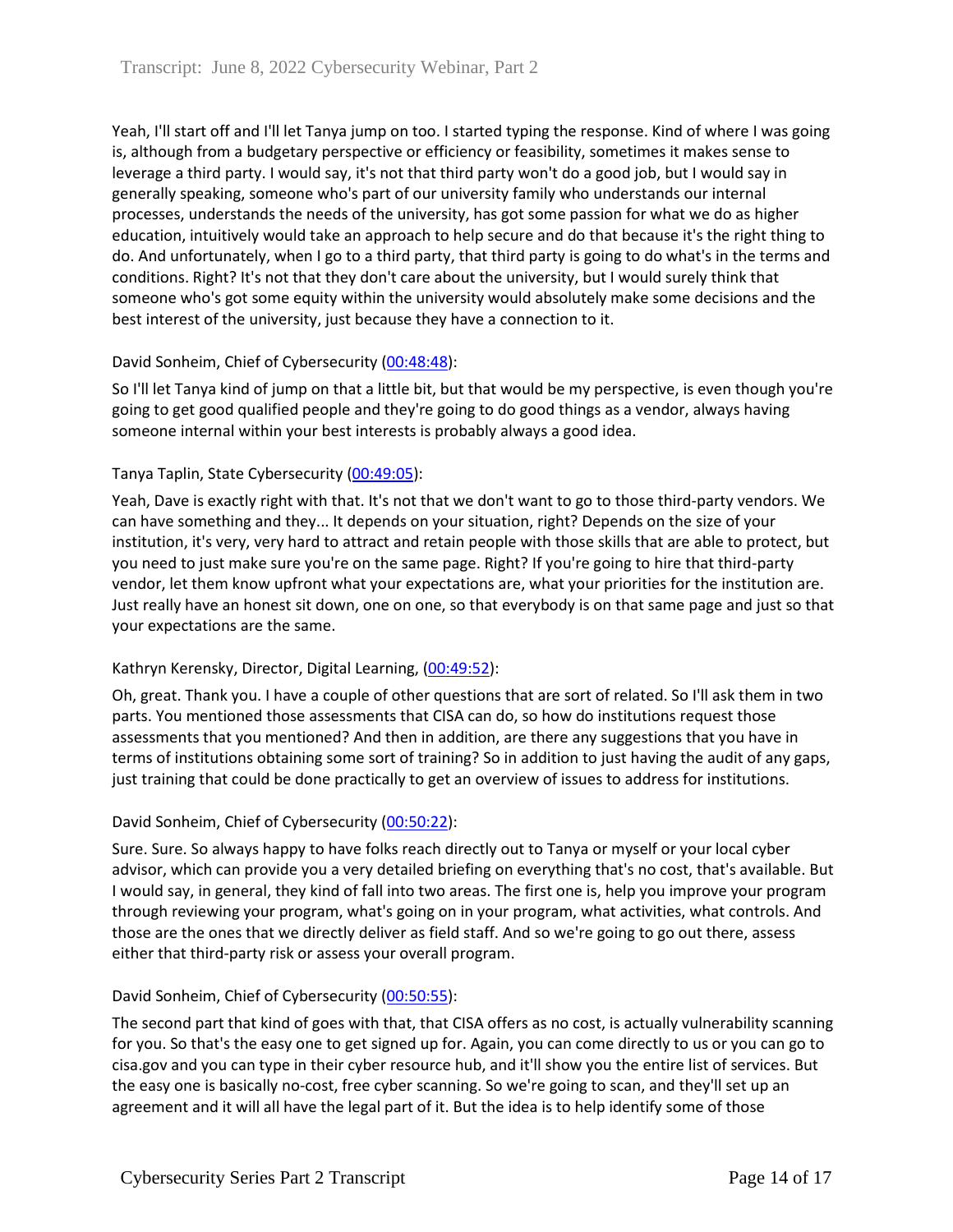vulnerabilities or some of those gaps that maybe you don't have awareness of. And CISA does that at no cost. We do that from the infrastructure perspective, and we also do it on web applications. So, any of those websites or web applications that folks are interfacing with.

# David Sonheim, Chief of Cybersecurity [\(00:51:41\)](https://www.rev.com/transcript-editor/Edit?token=tTswwUkvcPHezL4zkUE8CwjK_bIboJaVdSasvKq5NZf_c8MklqL0l5Ei59YvTM6F78fpNlcb_DEbNrDmOMbQWpJdXXM&loadFrom=DocumentDeeplink&ts=3101.58):

The reason we do those kind of differently is, when we look at physical devices that protect the network, we want to see what vulnerabilities exist there. When we look at a web application that was developed to actually provide input, or as I provide input, it takes me to Excel, that's a little bit different when we go to do the analysis of that. And so we have a little bit different solution that we say, "This value must equally exactly this, or it doesn't return anything." Sometimes thread actors like to probe those. And what they find out is that the coding, when they developed that web application, wasn't right, and the attacker knows how to put the wrong information as an input, which then actually gives them some level of presence. So those are the easy things that we do. We also do some further on pen testing, which is no cost, which is also part of that family.

# David Sonheim, Chief of Cybersecurity [\(00:52:29\)](https://www.rev.com/transcript-editor/Edit?token=k0P_OaRqj2Xas00jYM1aajDd0I5lYL350REd-qIZ72Bje0l75qmowp80FFBB-F3gv8Xd0nX_mQjwRISB228zj6uWL2M&loadFrom=DocumentDeeplink&ts=3149.06):

And then to answer your question on the training, if you actually go to cisa.gov and cybersecurity and just type in training or incident response training, you'll actually see a whole set of no-cost webinars. There's some very detailed training in there for the actual cyber defenders. And then there's some general cyber training that's available there too. And most of that is all on demand. All you got to do is go in there and look at it and you can see when the schedule is for upcoming webinar. So Tanya, I'm not sure if I missed anything, but hopefully I got both those two pieces for you and Kathryn.

### Tanya Taplin, State Cybersecurity [\(00:52:58\)](https://www.rev.com/transcript-editor/Edit?token=pFlXFhx97pWZ4fRv59Wgbz6eR69UBkMMK0c6aICkHXffmhKUR4mkt5MMqlNERKIIg9kjeoo-MJWbQXnwDoeYcNNh0EI&loadFrom=DocumentDeeplink&ts=3178.03):

No, I think you pretty much got that one. The only thing I would add to that is, in addition to the cyber part of it, also look at those physical security risks. When I was a professor, one of my favorite assignments that I did with students is, I've made them go walk around campus and just look at those physical security risks that are around there. It's amazing. There's fuse boxes that are just open. Right? Sometimes there's server rooms, wiring closets that are not locked. So things like that in addition. Those are just examples on how to better protect your campus in general.

### Tanya Taplin, State Cybersecurity [\(00:53:39\)](https://www.rev.com/transcript-editor/Edit?token=D8MQewR3DaEygq644tS2uJoJiT81sj9jQx63tdW6S0EpGj-FOImnsWOePkeWNG2fXHNBvwe2Y87WnDoNLAsCFf6OSN0&loadFrom=DocumentDeeplink&ts=3219.66):

But when you have your in-service days, when the staff and faculty get together, just have some general cyber 101, like how do I make myself a secure password? Right? I found that a lot of people, they love to do summer and then the date of whatever year it is. Right? And it's just so easily cracked because it's just very, very common. So just things like that, how do you set up pass phrases and things. So, that's what I just wanted to add for that.

### Kathryn Kerensky, Director, Digital Learning, [\(00:54:15\)](https://www.rev.com/transcript-editor/Edit?token=0pA5F4AkqQBWTGA6U8LGRkYz-Bq8LeqhPFmJY5s3VqcNaz8heD2g3KHF9D63HssBsdmvKOHYj7jD4ZxrpxsECY-qNBE&loadFrom=DocumentDeeplink&ts=3255.74):

Great. I think everyone would find those really helpful. And we have a follow-up question in the chat. Matthew follows up and says, right now that they do vendor assessments, review these various requirements, have cyber liability and a bunch of other contract requirements related to data breach, what else would you recommend? Or even just generally, are there any key strategies institutions should employ to mitigate risk or key terms and conditions? Dave, you mentioned that a little bit ago about conditions and terms, anything else that you would recommend there?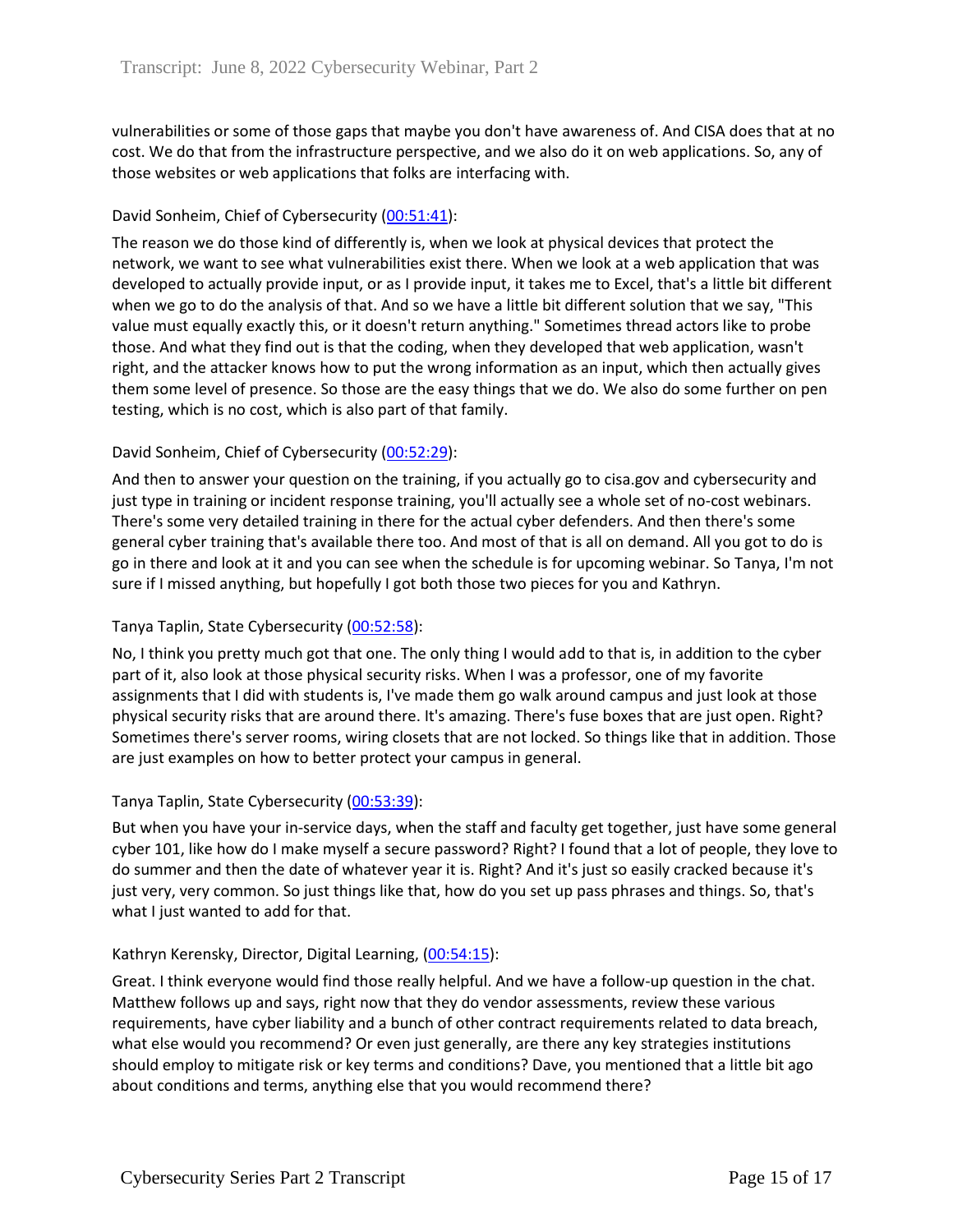# David Sonheim, Chief of Cybersecurity [\(00:54:50\)](https://www.rev.com/transcript-editor/Edit?token=_8iHNHyoRWgSRl4EzI3EcaD08tL6X92VIoJIjOGGD0r6Qxjj4EJMpKjn2LfrbzWOtQaIsEi4Zk3p1NsFK21vD0gDIR0&loadFrom=DocumentDeeplink&ts=3290.8):

Yeah, no, I think Matt brings up a good point here. And if I'm reading kind of through the question, I guess, unfortunately some of that compliance stuff starts to get us in a position where we're doing activities to be compliant. Coming out of DOD, DOD is really good at being compliant but not so good at actually doing the actual hands-on controls to actually limit the real vulnerability or issues. So I would say, in general, as you do these or as you work with folks that do an assessment, it's got to be more of a holistic where we are doing these activities and we are doing them for very specific compliance reasons because there's requirements or government regulations or whatever the case is to meet them. But just because we're doing that, doesn't mean that we're really addressing this risk over here or this vulnerability or this piece that is actually helping us defend ourself better, or actually helping us control or limit the exposure of data better.

# David Sonheim, Chief of Cybersecurity [\(00:55:53\)](https://www.rev.com/transcript-editor/Edit?token=82trYBSpgMdV-oaUJe2C_b1rikhRaw47_q6agBQm_AT86Ktf7xJjF_psdL4V2vKt92SOtFTT1AsLhPvb-7fR_cEM3co&loadFrom=DocumentDeeplink&ts=3353.25):

So, it's one of those things of, when they created the requirement or the control they put in place, meaning the regulation piece or the compliance piece, do they really account for everything and is that really ground truth? At the end of the day, we know that defending an organization, even if there's five layers of fences around Fort Knox, it still is difficult when we are all trying to do remote activities, we're trying to do remote learning. We have people coming and going. We have people internationally, it becomes a complexing problem. And so the idea is, we've got to create these layers and we've got to not do it because it's just a compliance piece, but because it actually helps us build resiliency. So Tanya, I'll let you add on to that one.

Tanya Taplin, State Cybersecurity [\(00:56:34\)](https://www.rev.com/transcript-editor/Edit?token=sgqiJmy-N_ikCrh2PGxhvlUfGVE1pB7rzMHZEEI4aRDxvguKyWpCa3ECmAAYPsv15e-rtSHn4Wg-3DmyD2NvkosNMRE&loadFrom=DocumentDeeplink&ts=3394.68):

I don't think I have anything to add. You answered that one perfectly.

David Sonheim, Chief of Cybersecurity [\(00:56:39\)](https://www.rev.com/transcript-editor/Edit?token=zWMK1bURLy2gagBEipd1RMcv__FnSAbvsTBqc_jiXdNHEkPYUPXyi5c2v4jsduLmQWF-NQ7mYkzJeJ-ksLzw751IROU&loadFrom=DocumentDeeplink&ts=3399.8):

I don't know about perfectly. Right.

### Kathryn Kerensky, Director, Digital Learning, [\(00:56:44\)](https://www.rev.com/transcript-editor/Edit?token=mvutJ7McWChdbNP2Y7aXyiwfwSj4ZKS2nw21DZgGkAH38uIkHjfkR2DVyxeAvSCDiVW2yTQl7KV4NmvQVHvdLciIYgk&loadFrom=DocumentDeeplink&ts=3404.73):

And with it being near the end of our time, I think we have time for one final quick question. And Tanya, you mentioned, in going through those questions, that institutions could ask some red flags. So I was wondering if either of you have any other gaps or red flags that institutions should be aware of when they're negotiating with vendors or third parties?

### Tanya Taplin, State Cybersecurity [\(00:57:07\)](https://www.rev.com/transcript-editor/Edit?token=fZkmdYz4ehQko2aITf5tGFlNL9vVKoXRADHlZ71YWENB8LK2Z2KdBUtOrHWayIJkGM57cia8nxnj3ha-28uiiVUjHRw&loadFrom=DocumentDeeplink&ts=3427.67):

I would just... Let's see. How should I answer that one? It kind of depends on how upfront they are with you. Right? I mean, you kind of can tell if somebody, depending on the question that you're asking them, if they're hiding something. So if they're showing you their vulnerability assessments, if they're showing you that they have a cybersecurity policy or insurance policy, things like that, those are going to be big things if they're not willing to show you where previous risks are because they should have fixed them. Right? They should be able to talk to you about some of those. So I guess it would just be how they approach your question, how they answer it. And I guess that's kind of how I would approach that. You're going to know if it's a local vendor. If there's other people that have recommended them, ask them for other customers that you could call and get reviews on. I mean, I've done that when I was in